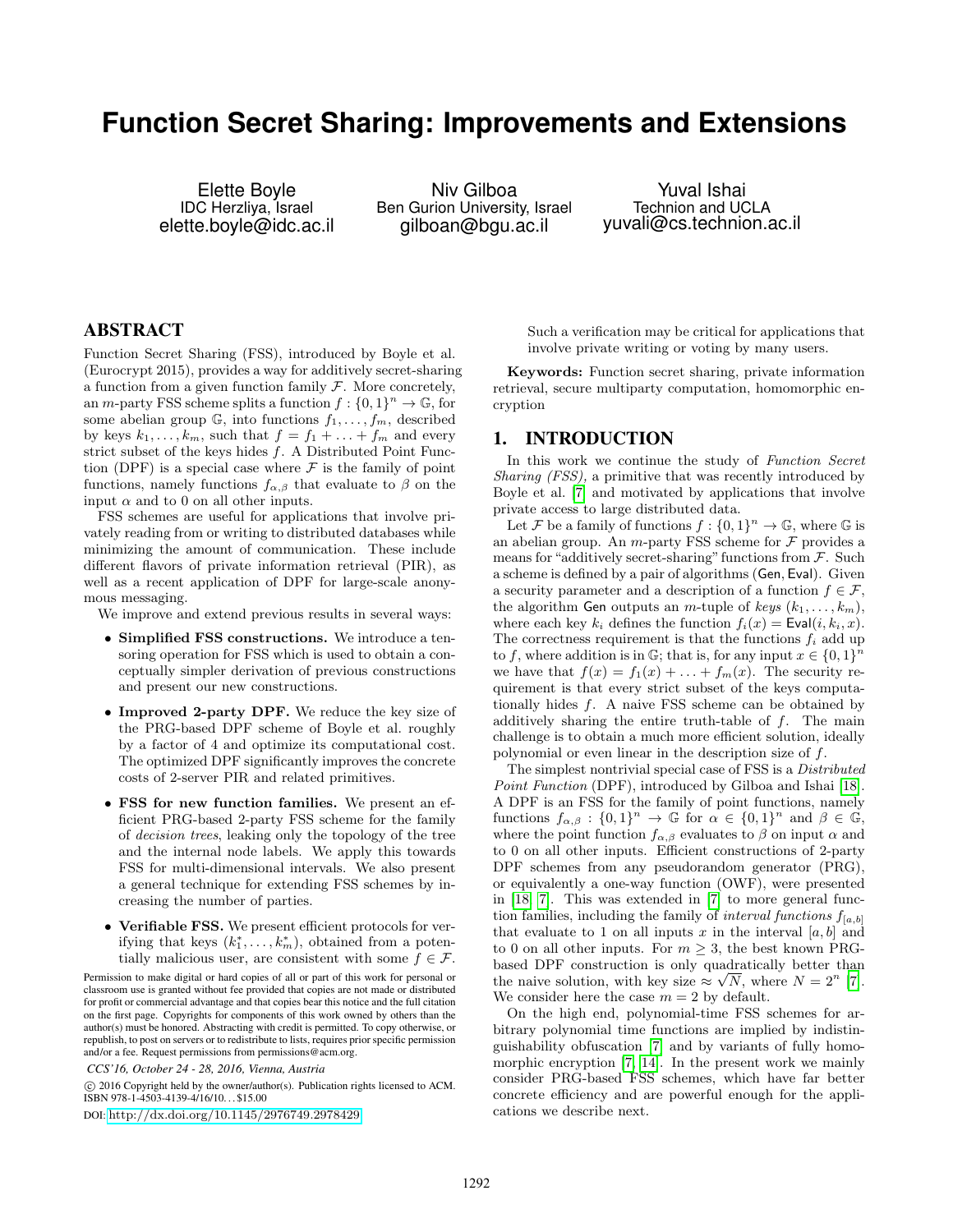FSS schemes are motivated by two types of applications: ones that involve privately reading from a database held by m servers, and ones that involve privately writing (or incrementing) an array which is secret-shared among m servers. In both cases, FSS can be used to minimize the communication complexity. We illustrate two concrete application scenarios below and refer the reader to Appendix [A](#page-11-0) for a more detailed exposition.

For a typical "reading" application, consider the problem of 2-server Private Information Retrieval (PIR) [\[10,](#page-10-3) [8\]](#page-10-4). In the basic flavor of PIR, the two servers hold a database of N strings  $(x_1, \ldots, x_N)$ , and a client wishes to retrieve  $x_\alpha$ without revealing  $\alpha$  to either of the two servers. PIR in this setting can be implemented by having the client distribute the point function  $f_{\alpha,1} : [N] \rightarrow \mathbb{Z}_2$  between the servers. Concretely, the client generates a pair of keys  $(k_1, k_2)$  which define additive shares  $f_1, f_2$  of  $f_{\alpha,1}$ , and sends each key to a different server. On input  $k_i$ , server i sends back the sum  $\sum_{j=1}^{N} x_j f_i(j)$ , where each  $x_j$  is viewed as an element in  $\mathbb{Z}_2^{\ell}$ . The client can recover  $x_{\alpha}$  by taking the exclusive-or of the two  $\ell$ -bit strings it receives.

Still relying only on a standard DPF, this can be directly generalized to private search by keywords (returning the payload associated with a private  $\ell$ -bit keyword), private search on streaming data [\[27,](#page-11-1) [15,](#page-10-5) [7\]](#page-10-0), and more. FSS for interval functions can be used to privately search values in a secret range. Realizing similar private search functionalities using standard PIR protocols requires the use of suitable data structures, which incur a significant additional overhead in round complexity, storage, and cost of updates [\[9\]](#page-10-6). In general, FSS for a function family  $\mathcal F$  can be used to efficiently perform searches defined by predicates from  $\mathcal{F}$ .

For a typical "writing" application, consider the following example from [\[7\]](#page-10-0). Suppose that we want to collect statistics on web usage of mobile devices without compromising the privacy of individual users, and while allowing fast collection of real-time traffic data for individual web sites. A DPF provides the following solution. An array of counters is additively shared between 2 servers. A client who visits URL  $\alpha$  can now secret-share the point function  $f = f_{\alpha,1}$ over a sufficiently large group  $\mathbb{G} = \mathbb{Z}_M$  and each server i updates its shared entry of each URL  $\alpha_j$  by locally adding  $f_i(\alpha_j)$  to its current share of  $\alpha_j$ . Note that the set of URLs  $\alpha_j$  used to index entries of the array does not need to include the actual URL  $\alpha$  visited by the client, and in fact it can include only a selected watchlist of URLs which is unknown to the client. A different "writing" application for DPF was proposed in the context the Riposte system for anonymous messaging [\[11\]](#page-10-7). In this system, messages from different clients are mixed by having each client privately write the message to a random entry in a distributed array.

#### 1.1 Our Contribution

Motivated by applications of FSS, we continue the study of efficient constructions that can be based on any PRG. We improve and extend previous results from [\[7\]](#page-10-0) in several directions.

SIMPLIFIED FSS CONSTRUCTIONS. We introduce a conceptually simple "tensoring" operation for FSS, which we use both to rederive previous constructions and obtain some of the new constructions we describe next.

Improved 2-party DPF. We reduce the key size of the

PRG-based DPF scheme of Boyle et al. roughly by a factor of 4 and optimize its computational cost. In an AES-based implementation, the key size of a DPF is equivalent to roughly a single AES key per input bit. We provide further optimizations for the case of DPF with a single-bit output and for reducing the computational cost of evaluating the DPF of the entire domain (as needed, for instance, in the PIR application described above). The optimized DPF can be used to implement 2-server PIR protocols in which the communication overhead is extremely small (e.g., roughly  $2.5K$  bits are sent to each server for retrieving from a database with  $2^{25}$  records) and the computation cost on the server side is typically dominated by the cost of computing the XOR of half the data items. More concretely, the additional computational cost of expanding the DPF key for an N-record database consists of roughly  $N/64$  AES operations. In the case of private keyword search, retrieving the payload associated with an 80-bit keyword requires sending less than 10K bits. See Table [1](#page-4-0) for more details on the concrete efficiency of our DPF construction and Appendix [B](#page-11-2) for more details on the PIR application and a comparison with alternative approaches from the literature.

FSS FOR NEW FUNCTION FAMILIES. We present an efficient PRG-based 2-party FSS scheme for the family of decision trees, leaking only the topology of the tree (i.e., the shape of the graph) and the internal node labels (i.e., which input variable labels each node). Our construction hides the labels of edges and leaves. We apply this towards PRG-based FSS for multi-dimensional intervals, e.g., capturing conjunction queries or search restricted to a geographical region. We also present a general technique for extending the expressive power of FSS schemes by increasing the number of parties. Concretely, we show how to obtain FSS schemes for the family of all products of pairs of functions from two given families that are realized by FSS. This can be applied towards more efficient solutions for multi-dimensional intervals, though with a larger number of parties.

VERIFIABLE FSS. In both types of applications of FSS discussed above, badly formed FSS keys can enable a malicious client to gain an unfair advantage. The effect of malicious clients can be particularly devastating in the case of "writing" applications, where a single badly formed set of keys can corrupt the entire data. We present efficient protocols for verifying that keys  $(k_1^*, \ldots, k_m^*)$  are consistent with some  $f \in \mathcal{F}$ . Our techniques make black-box use of the underlying FSS scheme, and avoid the cost of general-purpose secure computation techniques. Our verification protocols make a novel use of sublinear verification techniques (including special-purpose linear sketching schemes and linear PCPs) and combine them with MPC protocols that exploit correlated randomness from an untrusted client for better efficiency. These techniques may be applicable beyond the context of verifiable FSS.

Organization. Useful definitions appear in Section [2.](#page-2-0) Several FSS constructions, including the tensor product generalization, optimized DPF and evaluating a DPF on the entire domain are presented in Section [3.](#page-2-1) Definitions and protocols for verifiable FSS are the focus of Section [4.](#page-5-0) The appendix discusses applications of FSS and concrete performance for one specific application – two-server PIR. Due to lack of space, the proofs of claims in this work and additional material are postponed to the full version of the paper.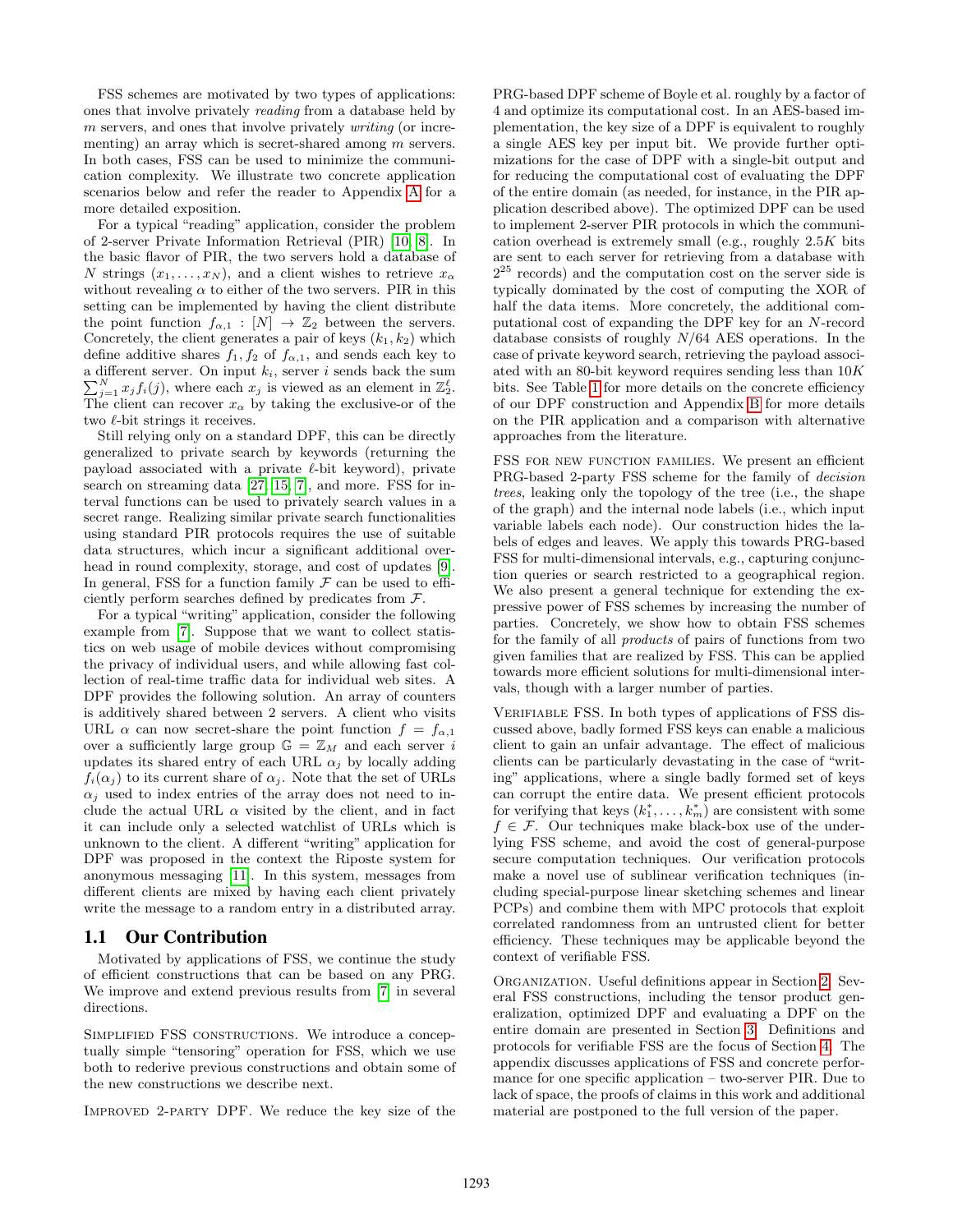### <span id="page-2-0"></span>2. PRELIMINARIES

We extend the definition of function secret sharing from [\[7\]](#page-10-0) by allowing a general specification of the allowable leakage, namely the partial information about the function that can be revealed.

A function family is defined by a pair  $\mathcal{F} = (P_{\mathcal{F}}, E_{\mathcal{F}})$ , where  $P_{\mathcal{F}} \subseteq \{0,1\}^*$  is an infinite collection of function descriptions  $\hat{f}$ , and  $E_{\mathcal{F}}: P_{\mathcal{F}} \times \{0,1\}^* \to \{0,1\}^*$  is a polynomialtime algorithm defining the function described by  $f$ . Concretely, each  $f \in P_{\mathcal{F}}$  describes a corresponding function  $f : D_f \to R_f$  defined by  $f(x) = E_{\mathcal{F}}(\hat{f},x)$ . We assume by default that  $D_f = \{0, 1\}^n$  for a positive integer n and always require  $R_f$  to be a finite Abelian group, denoted by  $\mathbb{G}$ . When there is no risk of confusion, we will sometimes write f instead of f and  $f \in \mathcal{F}$  instead of  $\hat{f} \in P_{\mathcal{F}}$ . We assume that  $\ddot{f}$  includes an explicit description of both  $D_f$  and  $R_f$ as well as a size parameter  $S_f$ .

We let Leak $(\hat{f})$  capture partial information about  $\hat{f}$  that can be leaked. When Leak is omitted it is understood to output  $D_f$  and  $R_f$ . (This will be sufficient for most classes considered in this work; for more general classes, one also needs to leak the size  $S_f$ .)

As in [\[7\]](#page-10-0), we consider by default an "additive" representation of the output (i.e., an output  $y$  is split into group elements  $y_1, \ldots, y_m$  that add up to y), rather than settle for an arbitrary compact output representation. The additive representation is critical for the applications we consider and is achieved by our constructions.

<span id="page-2-2"></span>DEFINITION 2.1 (FSS: SYNTAX). An  $m$ -party function secret sharing (FSS) scheme is a pair of algorithms (Gen, Eval) with the following syntax:

- Gen $(1^{\lambda}, \hat{f})$  is a PPT key generation algorithm, which on input  $1^{\lambda}$  (security parameter) and  $\hat{f} \in \{0,1\}^*$  (description of a function  $f$ ) outputs an m-tuple of keys  $(k_1, \ldots, k_m)$ . We assume that  $\hat{f}$  explicitly contains an input length  $1^n$ , group description  $\mathbb{G}$ , and size parameter S (see above).
- Eval $(i, k_i, x)$  is a polynomial-time evaluation algorithm, which on input  $i \in [m]$  (party index),  $k_i$  (key defining  $f_i: \{0,1\}^n \to \mathbb{G}$  and  $x \in \{0,1\}^n$  (input for  $f_i$ ) outputs a group element  $y_i \in \mathbb{G}$  (the value of  $f_i(x)$ , the *i*-th share of  $f(x)$ .

When m is omitted, it is understood to be 2. When  $m = 2$ , we sometimes index the parties by  $i \in \{0,1\}$  rather than  $i \in \{1, 2\}.$ 

<span id="page-2-3"></span>DEFINITION 2.2 (FSS: SECURITY). Let  $\mathcal{F} = (P_{\mathcal{F}}, E_{\mathcal{F}})$ be a function family and Leak :  ${0,1}^* \rightarrow {0,1}^*$  be a function specifying the allowable leakage. Let m (number of parties) and t (secrecy threshold) be positive integers. An m-party t-secure FSS for  $F$  with leakage Leak is a pair (Gen, Eval) as in Definition [2.1,](#page-2-2) satisfying the following requirements.

- Correctness: For all  $\hat{f} \in P_{\mathcal{F}}$  describing  $f : \{0,1\}^n \to$  $\mathbb{G}$ , and every  $x \in \{0,1\}^n$ , if  $(k_1, \ldots, k_m) \leftarrow$  Gen $(1^{\lambda}, \hat{f})$ then Pr  $\left[\sum_{i=1}^m \textsf{Eval}(i, k_i, x) = f(x)\right] = 1.$
- Secrecy: For every set of corrupted parties  $S \subset [m]$  of size t, there exists a PPT algorithm Sim (simulator),

such that for every sequence  $\hat{f}_1, \hat{f}_2, \ldots$  of polynomialsize function descriptions from  $P_{\mathcal{F}}$ , the outputs of the following experiments Real and Ideal are computationally indistinguishable:

$$
- \operatorname{Real}(1^{\lambda}) : (k_1, \ldots, k_m) \leftarrow \operatorname{Gen}(1^{\lambda}, \hat{f}_{\lambda}) ;
$$
  
\n
$$
Output (k_i)_{i \in S}.
$$
  
\n
$$
- \operatorname{Ideal}(1^{\lambda}) : Output \operatorname{Sim}(1^{\lambda}, \operatorname{Leak}(\hat{f}_{\lambda})).
$$

We will also use the natural concrete security variant of  $(T, \epsilon)$ -secure FSS. When Leak is omitted, it is understood to be the function Leak $(\hat{f}) = (1^n, \mathbb{G})$  where  $1^n$  and  $\mathbb{G}$  are the input length and group description contained in  $\hat{f}$ . When t is omitted it is understood to be  $m-1$ .

DEFINITION 2.3 (DISTRIBUTED POINT FUNCTION). A point function  $f_{\alpha,\beta}$ , for  $\alpha \in \{0,1\}^n$  and  $\beta \in \mathbb{G}$ , is defined to be the function  $f: \{0,1\}^n \to \mathbb{G}$  such that  $f(\alpha) = \beta$  and  $f(x) = 0$  for  $x \neq \alpha$ . A Distributed Point Function (DPF) is an FSS for the family of all point functions, with the default leakage (i.e., Leak $(\hat{f}) = (1^n, \mathbb{G})$ ).

# <span id="page-2-1"></span>3. NEW FSS CONSTRUCTIONS FROM ONE-WAY FUNCTIONS

In this section, we present a collection of new FSS constructions whose security relies only on one-way functions. At the core of our new results is a new procedure for combining FSS schemes together via a "tensoring" operation, to obtain FSS for a more expressive function class. A direct iterative execution of this operation with two different recursion parameters reproduces both the DPF constructions of Gilboa and Ishai [\[18\]](#page-10-1) and the (seemingly quite different) tree-based DPF construction from [\[7\]](#page-10-0).

Further exploring this operation, we make progress in two directions:

Improved efficiency. We demonstrate new optimizations for the case of DPFs, yielding concrete efficiency improvements over the state-of-the-art constructions (for both DPFs and FSS and for interval functions) [\[7\]](#page-10-0), dropping the key size of an *n*-bit DPF from  $4n(\lambda + 1)$  down to just  $n(\lambda + 2)$  bits. We also provide a new procedure for efficiently performing a full domain DPF evaluation (i.e., evaluating on every element of the input domain), a task which occurs frequently within PIR-style applications.

Extended expressiveness. Then, by exploiting the generalization of the procedure, we construct FSS for the class of polynomial-sized decision trees. This enables applications such as multi-dimensional interval queries.

We also demonstrate an orthogonal means of obtaining increased FSS expressibility, achieving FSS for the product of two supported function classes, in exchange for requiring a larger number of parties m.

#### 3.1 DPF Tensor Operation

Given the following three tools: (1) a DPF scheme  $\text{FSS}^{\bullet} =$ (Gen<sup>•</sup>, Eval<sup>•</sup>) for the class of multi-bit point functions  $\mathcal{F}^{\bullet}$ , (2) an FSS scheme ( $Gen<sup>F</sup>$ , Eval<sup> $F$ </sup>) for an arbitrary class of functions  $F$  whose keys are pseudorandom (and support an additive group structure), and (3) a pseudorandom generator, we construct an FSS scheme for the tensor of the function family  $\mathcal F$  with the class of single-bit point functions: that is, functions  $g_{\alpha,f}(x, y)$  which evaluate to  $f(y)$  on inputs  $(\alpha, y)$ , and to 0 elsewhere.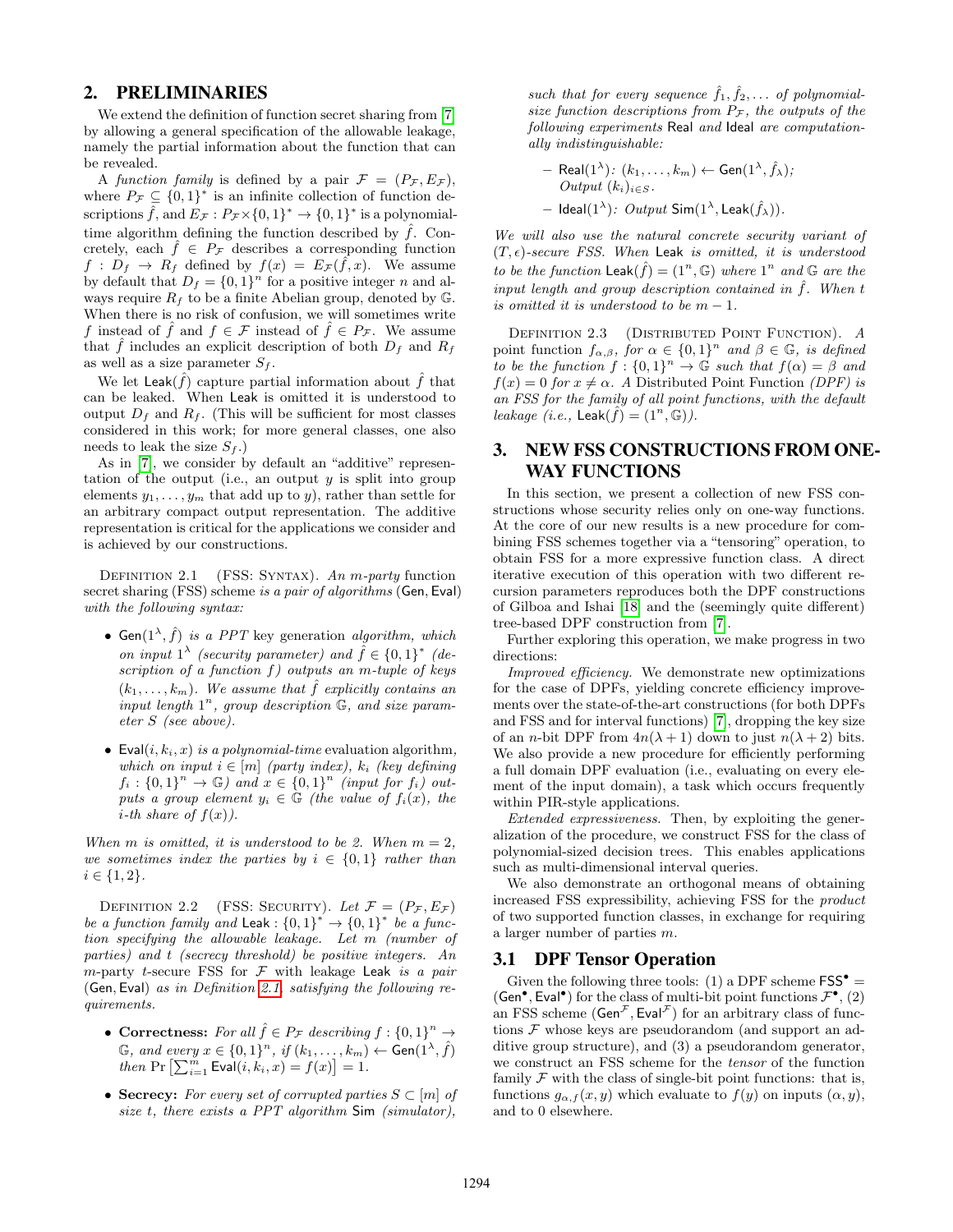Note that if  $\mathcal{F}^{\bullet}$  supports  $n_1$ -bit inputs and  $\mathcal F$  supports  $n_2$ -bit inputs then the resulting function class  $\mathcal{F}^{\bullet} \otimes \mathcal{F}$  takes  $(n_1 + n_2)$ -bit inputs. The key size of the resulting FSS  $(\mathsf{Gen}^{\otimes}, \mathsf{Eval}^{\otimes})$  will correspond to size<sub> $\otimes$ </sub> $(n_1+n_2, \lambda) = \mathsf{size}_\bullet(n_1, \lambda) +$  $2$ size $\mathcal{F} (n_2, \lambda)$ .

REMARK 3.1. In the case when  $\mathcal F$  is itself a class of (multibit) point functions  $\mathcal{F}^{\bullet}$ , the result of this tensor  $\mathcal{F}^{\bullet}_{n_1} \otimes \mathcal{F}^{\bullet}_{n_2}$ will correspond directly to another class of (multi-bit) point functions  $\mathcal{F}^{\bullet}_{n_1+n_2}$  with larger domain. Repeating this process iteratively by doubling the input bit-length in each step  $(n_1 = n_2)$  yields a construction isomorphic to that from [\[18\]](#page-10-1), with key size  $O(n^{\log_2 3})$  bits. Alternatively, repeating this process with  $n_2 = 1$  at each step yields the construction from [\[7\]](#page-10-0), with key size  $4n(\lambda + 1)$  bits.

Intuitively, the transformation works as follows. We use the DPF to generate keys for a function which outputs a random seed concatenated with the bit 1 on the special input  $\alpha$ , and 0 everywhere else. This means (viewing the scheme with "subtractive" reconstruction, for simplicity) that when evaluating at  $x = \alpha$  the parties reach independent random output seeds  $s_0, s_1$ , and disagreeing bits  $t_0 = 1-t_1$ , whereas everywhere else their outputs will agree. The  $s_b$ 's can then be used to generate long(er) masks (via a PRG) to hide information from the other party. In the tensor construction, the masks are used to hide FSS keys from the second scheme: the parties are both given both keys to the second FSS, but with one masked by the PRG-output of  $s_0$  and the other masked by the PRG-output of  $s_1$ . These are the "correction" words." The bit  $t_b$  tells the party which of the correction words to use. When  $t_0 = t_1$  and  $s_0 = s_1$ , the parties will perform identical actions, and their final output will be the same. For the special input  $\alpha$ , they will exactly remove the masks and evaluate using the revealed FSS keys. The pseudorandomness of the  $\mathcal F$  FSS keys means the parties cannot identify which input is the special one.

Note that new keys have the form of one key from the DPF and two elements in the key space of the second FSS: that is, the resulting key size size<sub>⊗</sub> $(n_1 + n_2, \lambda)$  is indeed  $size_{\bullet}(n_1, \lambda) + 2size_{\mathcal{F}}(n_2, \lambda).$ 

We defer a formal treatment of the tensor product operation to the full version.

#### 3.2 Optimized DPF and PIR-like Applications

For input length *n*, security parameter  $\lambda$ , and 1-bit outputs, the best known DPF constructions [\[7\]](#page-10-0) achieved key size  $4n(\lambda + 1)$  bits (the key size grows accordingly for larger outputs). We now demonstrate an optimized DPF construction stemming from the tensor approach, which drops the key size down to  $n(\lambda + 2)$  bits.

THEOREM 3.2 (OPTIMIZED DPF). Assuming a pseudorandom generator  $G: \{0,1\}^{\lambda} \to \{0,1\}^{2(\lambda+1)}$ , then the scheme (Gen<sup>•</sup>, Eval<sup>•</sup>) in Figure [1](#page-4-1) is a secure DPF for  $f_{\alpha,\beta} : \{0,1\}^n \to$  $\mathbb G$  with key size  $n(\lambda + 2) + \log_2 |\mathbb G|.$ 

We obtain savings in two different ways. First, we modify the generic tensor transformation (accordingly, the scheme of [\[7\]](#page-10-0)) so that instead of needing two correction words for each level, we can suffice with one. The reason this is possible here is because the "second" FSS scheme in this instance is a single-bit-input DPF, which is simply a secret shared string of the truth table. For such FSS we do not need to enforce full control over the unmasked key values that the parties will compute in order to guarantee correct evaluation, but rather only over the difference between the values. This saves us one factor of 2.

Second, we are able to shrink the size of each correction word by roughly a factor of 2 (explicitly, from  $2(\lambda + 1)$ ) bits to  $(\lambda + 2)$ . Recall that the goal of the correction word is to shift a (pseudo-)random string  $(a_1, a_2)$  so that it agrees with a second pseudo-random string  $(b_1, b_2)$  on one half  $i \in$ {0, 1}, and remains independent on the other half. Previous constructions achieved this via shifting by a correction word  $(c_1, c_2)$ , where  $c_i = a_i \oplus b_i$ , and  $c_{1-i}$  was a random offset. We observe that the introduced randomness in the latter shift is unnecessary, and instead shift both halves by the same offset. Since  $a_{1-i}$  and  $b_{1-i}$  were (pseudo-)random and independent to begin with, conditioned on  $a_i, b_i$ , this property will be preserved with the shift  $a_i \oplus b_i$ . This provides us with our second saved factor of 2.

The pseudocode of our DPF construction is given in Figure [1.](#page-4-1) We provide a formal proof of security within the full version.

#### <span id="page-3-0"></span>*3.2.1 Full Domain Evaluation*

Some applications of DPF require running the Eval algorithm on every element of the input domain. As an example, consider two-server Private Information Retrieval (PIR) in which two servers  $S_0, S_1$  hold the same  $N = 2^n$  group elements  $x_0, \ldots, x_{N-1} \in \mathbb{G}$ , for some abelian group  $\mathbb{G}$ , and a user wishes to retrieve  $x_{\alpha}$  while hiding  $\alpha$ .

PIR can be implemented using DPF as described in the introduction. A straightforward implementation of this idea requires each server to run Eval<sup> $\bullet$ </sup> N times independently, once for each input  $x_j$ . We show two improvements to this naïve approach of evaluating the whole input domain, leveraging the structure of our particular construction.

Consider a rooted binary tree whose leaves are the elements of the input domain and the path from the root to a leaf reflects the binary representation of the element's index. In other words, the path moves from the current node to the left child if the next bit in the representation is 0 and to the right child if the next bit in the representation is 1. In our construction  $\text{Eval}^{\bullet}(b, k_b, x)$  traverses the path from the root to a leaf  $x$  and the naïve algorithm for full domain evaluation traverses each of these paths resulting in time  $O(nN)$ . However, for every node in the tree there is a unique  $\tau^{(i)}$  value computed by any execution of Eval<sup>•</sup> that traverses the node. Since the  $\tau$  values and the correction words are sufficient to compute the result of Eval<sup>•</sup> on a single point computing full domain evaluation can be carried out by computing the  $\tau$ values for each node in the tree which requires  $O(N)$  time.

A second improvement is the early termination optimization for small output groups. The correction word  $CW^{(n+1)}$ in Gen<sup>•</sup> is the output  $\beta$  masked by the expansion of two seeds. If the representation of  $\beta$  is short then several output values can be "packed" into  $CW^{(n+1)}$ . For any node V of depth  $\nu$  in the tree there are  $2^{n-\nu}$  leaves in its sub-tree, or  $2^{n-\nu}$  input elements with a shared prefix that ends at V. If the size of  $CW^{(\nu)}$  is at least  $2^{n-\nu}$  times the output length then the main loop of both Gen<sup>•</sup> and Eval<sup>•</sup> can terminate at level  $\nu$  instead of at level n. In this case  $CW^{(\nu)}$  will be a sequence of group elements masked by the two expanded seeds. The sequence will have the output  $\beta$  in the location specified by the last  $n - \nu$  bits of  $\alpha$  and the unit elements of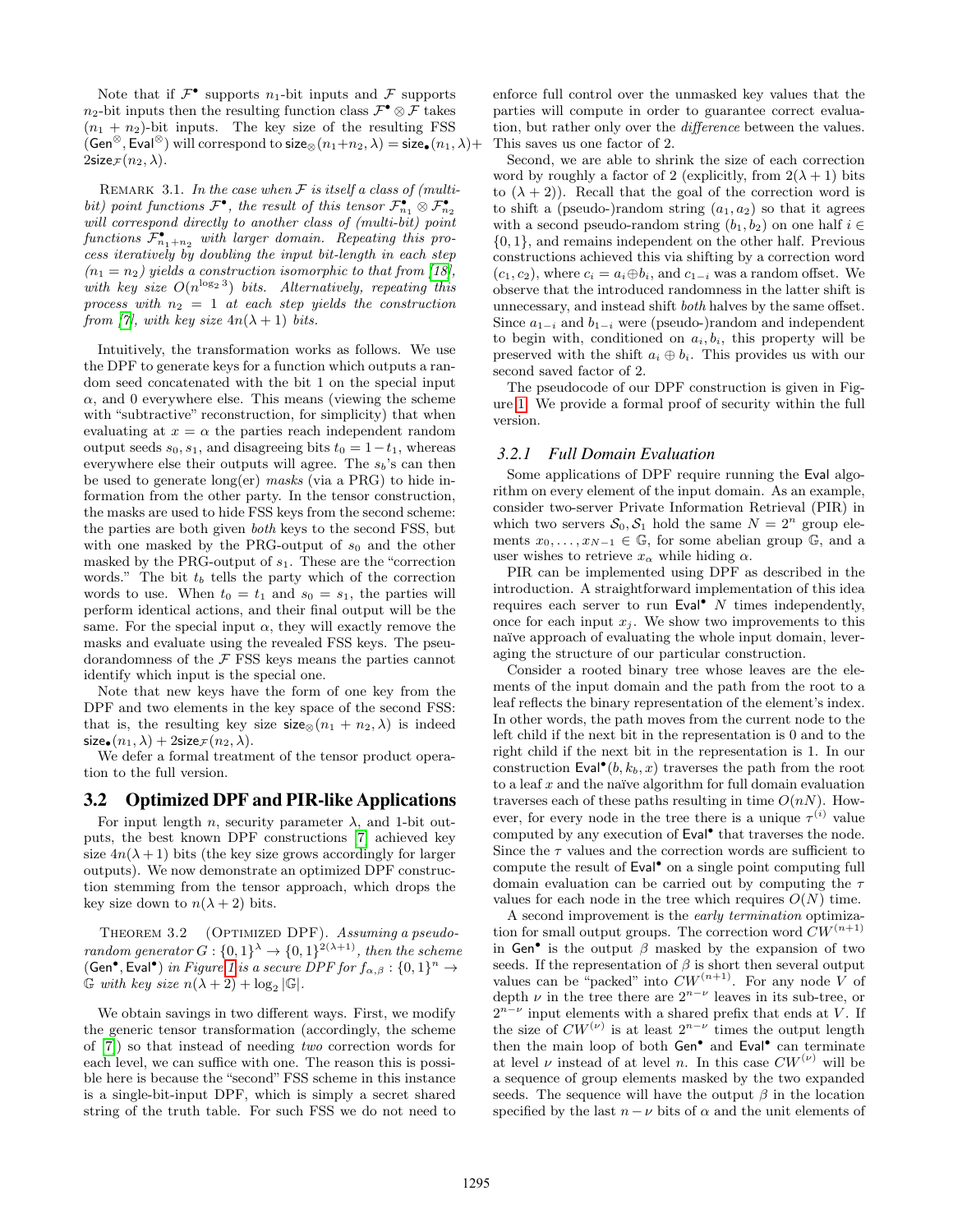<span id="page-4-0"></span>

|                   | 1-bit output                                   |                                     |                                 | 128-bit output                  |                                     |                                 |
|-------------------|------------------------------------------------|-------------------------------------|---------------------------------|---------------------------------|-------------------------------------|---------------------------------|
| Input             | Key length                                     | Eval <sup>•</sup> - $\# \text{AES}$ | Gen $\bullet$ - $\# \text{AES}$ | Key length                      | Eval <sup>•</sup> - $\# \text{AES}$ | Gen $\bullet$ - $\# \text{AES}$ |
| Domain            | in bits                                        | operations                          | operations                      | in bits                         | operations                          | operations                      |
| $\{0,1\}^n$       | $\approx (n - \log \lambda)\overline{\lambda}$ | $\overline{n} - \log \lambda$       | $2(n - \log \lambda)$           | $n\lambda + 2(n + \lambda + 1)$ | $\boldsymbol{n}$                    | 2n                              |
| $\{0,1\}^{16}$    | 1417                                           |                                     | 18                              | 2320                            | 16                                  | 32                              |
| $\{0,1\}^{25}$    | 2578                                           | 18                                  | 36                              | 3481                            | 25                                  | 50                              |
| $\{0,1\}^{40}$    | 4513                                           | 33                                  | 66                              | 5416                            | 40                                  | 80                              |
| $\{0,1\}^{80}$    | 9673                                           | 73                                  | 146                             | 10576                           | 80                                  | 160                             |
| $\{0,1\}^{160}$ + | 19993                                          | 153                                 | 306                             | 20896                           | 160                                 | 320                             |

Table 1: Performance of the optimized DPF construction as in Figure [1.](#page-4-1) In the case of single bit outputs we use the additional early termination optimization, which is presented in Section [3.2.1.](#page-3-0) The precise analytic expression for the key size is somewhat cumbersome, but is reflected in the exact key size for each concrete input domain. We implement the PRG operation expanding  $s \in \{0,1\}^{127}$  to 256 bits by computing  $\text{AES}_{s||0}(0)||\text{AES}_{s||0}(1)$ .

<span id="page-4-1"></span>Optimized Distributed Point Function (Gen<sup>.</sup>, Eval<sup>.</sup>) Let  $G: \{0,1\}^{\lambda} \to \{0,1\}^{2(\lambda+1)}$  a pseudorandom generator. Let Convert<sub> $G : \{0,1\}^{\lambda} \to \mathbb{G}$  be a map converting a random</sub> λ-bit string to a pseudorandom group element of G.

Gen<sup>•</sup> $(1^{\lambda}, \alpha, \beta, \mathbb{G})$ :

1: Let  $\alpha = \alpha_1, \ldots, \alpha_n \in \{0,1\}^n$  be the bit decomposition. 2: Sample random  $s_0^{(0)} \leftarrow \{0, 1\}^{\lambda}$  and  $s_1^{(0)} \leftarrow \{0, 1\}^{\lambda}$ 3: Sample random  $t_0^{(0)} \leftarrow \{0, 1\}$  and take  $t_1^{(0)} \leftarrow t_0^{(0)} \oplus 1$ 4: for  $i = 1$  to n do 5:  $s_0^L ||t_0^L || s_0^R || t_0^R \leftarrow G(s_0^{(i-1)})$  and  $s_1^L || t_1^L || s_1^R || t_1^R \leftarrow$  $G(s_1^{(i-1)})$ . 6: if  $\alpha_i = 0$  then Keep  $\leftarrow L$ , Lose  $\leftarrow R$ 7: else Keep  $\leftarrow R$ , Lose  $\leftarrow L$ 8: end if 9:  $s_{CW} \leftarrow s_0^{\text{Loss}} \oplus s_1^{\text{Loss}}$ <br>
0:  $t_{CW}^L \leftarrow t_0^L \oplus t_1^L \oplus \alpha_i \oplus 1 \text{ and } t_{CW}^R \leftarrow t_0^R \oplus t_1^R \oplus \alpha_i$  $10:$ 11:  $CW^{(i)} \leftarrow scw || t_{CW}^H || t_{CW}^R$ <br>
12:  $s_b^{(i)} \leftarrow s_b^{\text{Keep}} \oplus t_b^{(i-1)} \cdot s_{CW} \text{ for } b = 0, 1$ <br>
13:  $t_b^{(i)} \leftarrow t_b^{\text{Keep}} \oplus t_b^{(i-1)} \cdot t_{CW}^{\text{keep}} \text{ for } b = 0, 1$  $12:$ 13:  $t$ 14: end for 15:  $CW^{(n+1)} \leftarrow (-1)^{t_1^n} \big[ \beta - \text{Convert}(s_0^{(n)}) + \text{Convert}(s_1^{(n)}) \big],$ with addition in G 16: Let  $k_b = s_b^{(0)} \vert \vert t_b^{(0)} \vert \vert CW^{(1)} \vert \vert \cdots \vert \vert CW^{(n+1)}$ 17: return  $(k_0, k_1)$ Eval<sup>•</sup> $(b, k_b, x)$ : 1: Parse  $k_b = s^{(0)}||t^{(0)}||CW^{(1)}|| \cdots ||CW^{(n+1)}||$ 2: for  $i = 1$  to  $n$  do 3: Parse  $CW^{(i)} = s_{CW} || t_{CW}^L || t_{CW}^R$ <br>4:  $\tau^{(i)} \leftarrow G(s^{(i-1)}) \oplus (t^{(i-1)} \cdot [s_{CW} || t_{CW}^L || s_{CW} || t_{CW}^R])$ 5: Parse  $\tau^{(i)} = s^L ||t^L|| \ s^R ||t^R \in \{0,1\}^{2(\lambda+1)}$ 6: if  $x_i = 0$  then  $s^{(i)} \leftarrow s^L, t^{(i)} \leftarrow t^L$ 7: else  $s^{(i)} \leftarrow s^R$  and  $t^{(i)} \leftarrow t^R$ 8: end if 9: end for 10:  $\text{return } (-1)^b [\text{Convert}(s^{(n)}) + t^{(n)} \cdot CW^{(n+1)}] \in \mathbb{G}$ 

Figure 1: Pseudocode for optimized DPF construction for  $f_{\alpha,\beta} : \{0,1\}^n \to \mathbb{G}$ , where  $\|\$  denotes string concatenation. Subscripts 0 and 1 refer to party id. All s values are  $\lambda$ -bit strings and t values are a single bit.

G in every other location. The two improvements described above lead to the following theorem statement.

<span id="page-4-2"></span>THEOREM 3.3 (FULL DOMAIN EVALUATION). Let  $\lambda$  be a security parameter,  $\mathbb G$  be an abelian group and  $\ell = \log |\mathbb G|$ . Let  $z = \max\{\lambda, \ell\}$  and let G be a PRG  $G : \{0,1\}^{\lambda} \rightarrow$  ${0,1}^{2z+1}$ . There exists a full domain evaluation protocol for  $f_{\alpha,\beta} : \{0,1\}^n \to \mathbb{G}$  with key size at most  $(n - \lfloor \log \frac{z}{\ell} \rfloor)(\lambda + 2)$ and at most  $\lceil 2^n \frac{\ell}{z} \rceil$  PRG operations.

### 3.3 FSS for Decision Trees

We now describe how the tensoring approach can be utilized to provide FSS for the broader class of decision trees. A decision tree is defined by a tree topology, variable labels on each node  $v$  (which can take values in some node-specific set  $S_v$ ), value labels on each edge (in our case, corresponding to some element in  $S_v$ ), and output labels on each leaf node.

In our construction, the key size is roughly  $\lambda$   $|V|$ , where V is the set of nodes, and evaluation on a given input requires  $|V|$  executions of a pseudorandom generator, and a comparable number of additions. The FSS is guaranteed to hide the secret edge value labels and leaf output labels (which we refer to as "Decisions"), but (in order to achieve this efficiency) reveals the base tree topology and node variable assignments (which we refer to as "Tree").

As a simple illustrative example, consider a decision tree representation of the OR function on n bits  $x_i$ . The tree topology includes a length-n chain of nodes (each labeled by a unique input  $x_i$ ), with edges all labeled by 0, ending in a terminal output node (labeled by 0). In addition, from each internal node there is a second edge, labeled by 1, terminating in a leaf labeled by 1. In this example, the leaked information "Tree" consists of the structure of the tree and the *n* node labels  $x_i$ ; the hidden information "Decisions" consists of the choice of condition labels 0,1 on each edge, as well as the 0,1 leaf output labels. In particular, the resulting FSS key cannot be distinguished from the analogous FSS key for the AND function, which has an identical structure but with the 0 and 1 roles reversed.

Note that FSS for decision trees could be attained directly from a linear combination of separate DPFs: for each leaf node, simply include an additional corresponding DPF. However, such an approach is wasteful; in particular, our DPF constructions have the property that a DPF key contains within it explicitly DPF keys for each of its prefixes. Because of this, we can optimize the required key size and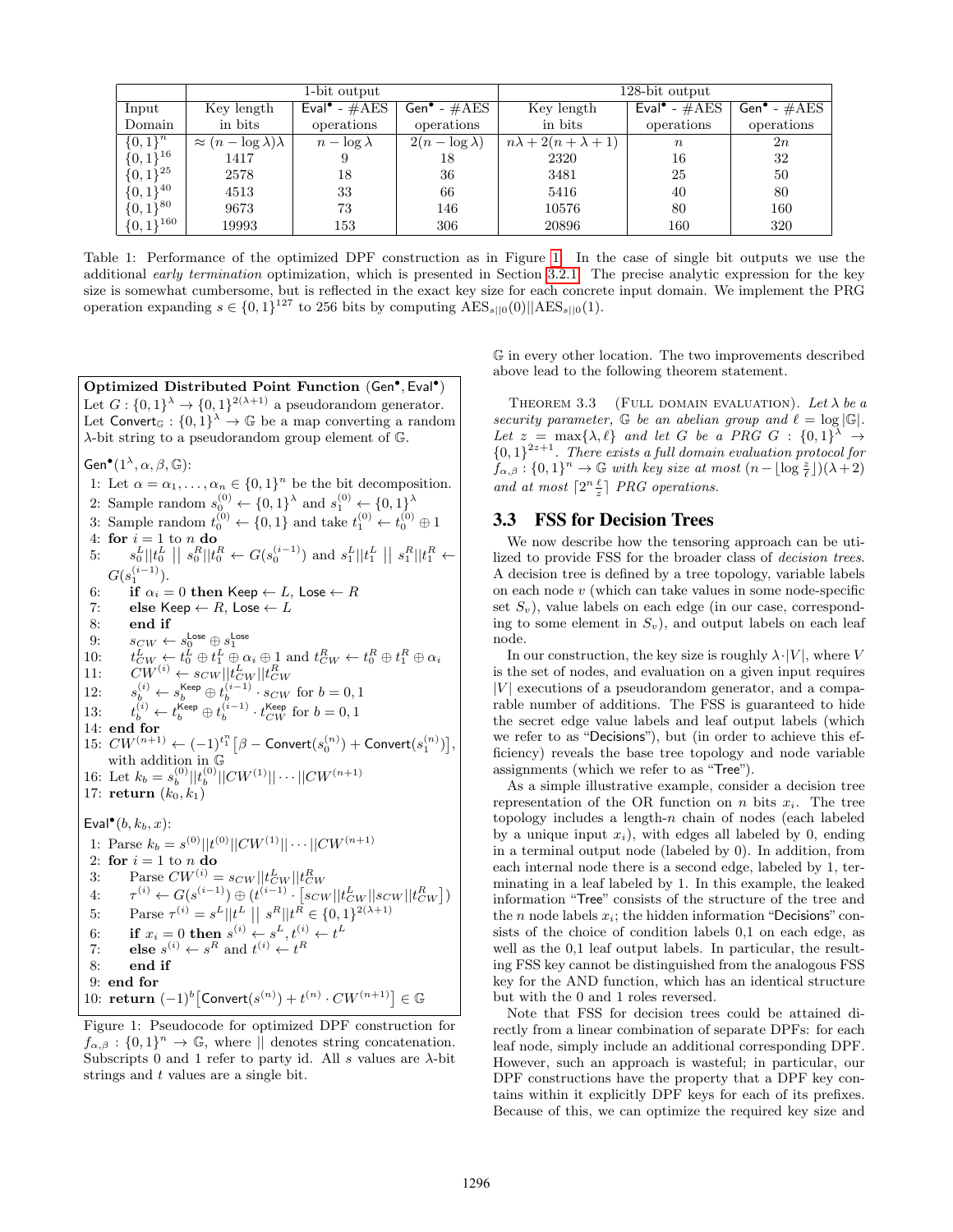computation, to leverage the "shared backbone" of paths within the decision tree. Our construction instead directly applies the tensoring approach to "append" each node onto the backbone structure, one by one.

More specifically, our construction is recursive. The key generation procedure Gen starts from the leaves. In each step, we obtain an FSS key for a given tree structure Γ by sampling a key for a smaller tree  $\Gamma'$  with all siblings of one leaf node in  $\Gamma$  removed (say, children  $u_a$  of a node  $v$ ). The output value we select for this newly formed leaf  $v$  in the restricted decision tree program will be the same structure  $s||1 \in \{0,1\}^{\lambda+1}$  as in the tensor operation from the previous section. And, in an analogous fashion, we will construct a "correction word" associated with this node  $v$ , which contains the target values for its children, but masked by the PRG-output of the parties' respective shares of s (i.e.,  $G(s_b)$ ). The key thus consists of a correction word for every node, which is an element of  $\{0,1\}^{\lambda+1}$  for each internal node, and is an element of the output group G for each leaf node. Security of the scheme follows the same argument as in the tensor.

The evaluation procedure Eval begins from the root node, and calls a recursive function EvalNode. When executed on a leaf, EvalNode outputs its correction word directly. When executed on an internal node, EvalNode outputs the sum of EvalNode on each of its children.

We refer the reader to the full version for formal definitions, constructions, and proof.

Constant-dimension intervals. A sample application of our FSS construction for decision trees is for constant ddimensional interval queries: that is, functions  $f(x_1, \ldots, x_d)$ which evaluate to a selected nonzero value precisely when  $a_i \leq x_i \leq b_i$  for some secret interval ranges  $(a_i, b_i)_{i \in [d]}$ . (See, e.g., [\[28\]](#page-11-3) for supporting a similar functionality in the context of searching on encrypted data.) For  $n$ -bit inputs of length  $\ell$  we achieve FSS for d-dimensional intervals with key size and computation time  $O(n^d)$ . For small values of d, such as  $d = 2$  for supporting a conjunction of intervals, this yields solutions with reasonably good concrete efficiency.

COROLLARY 3.4. For  $d \in \mathbb{N}$  there exists FSS for the class of d-dimensional intervals  $(a_i, b_i)_{i \in [d]}$  with key size  $O(\lambda \cdot n^d)$ .

The construction can be achieved as follows. First, we reduce from general d-dimensional intervals to the problem of  $2^d$  "special" intervals, whose left-boundary  $a_i$  is equal to 0. This can be done by means of a linear combination of special intervals via inclusion-exclusion (and recalling that FSS schemes combine linearly [\[7\]](#page-10-0)).

To illustrate the construction of FSS for these special ddimensional intervals, consider the case of  $d = 1$  and 2. Observe that a 1-dimensional special interval for n-bit inputs can be expressed directly as a decision list; that is, a decision tree with one long length-n path  $u_1, \ldots, u_n$  with edges  $(u_i, u_{i+1})$ , and single terminal edges with appropriate 0/1 output labels departing from each node along the path. (Namely, a generalization of the OR function construction discussed earlier).

To extend to 2 dimensions, the 0/1 terminal edges from nodes  $u_i$  are each replaced by a length-n *decision list* (as above), this time labeled by the corresponding bits of the second input  $y$ . Departing from the primary path corresponds to either falling outside the x-dimension interval (in which case the final leaf will be labeled 0) or within it, in which case the leaf will be labeled based on the 1-dimensional y interval. A similar approach can be taken to extend to general d dimensions, for constant d.

We remark that revealing the topology and node labels of the utilized d-dimension decision tree (as is the case in our FSS for decision trees construction) does not adversely affect security, since this structure is identical across any choice of secret interval boundaries. Rather, the only thing that differs in the construction is the choice of edge and leaf node labels, which is precisely what is hidden by our FSS construction.

### 3.4 A Product Operator for FSS

In this section we present a simple technique for increasing the expressive power of FSS by increasing the number of parties. We consider here function families  $\mathcal F$  such that for each  $f \in \mathcal{F}$  the output range  $R_f$  is equipped with a ring structure. For two functions  $f_1, f_2$  with the same input domain and output ring, we naturally define the product  $f = f_1 \cdot f_2$  by  $f(x) = f_1(x) f_2(x)$ .

DEFINITION 3.5 (PRODUCT OF FUNCTION FAMILIES). Let  $\mathcal{F}_1, \mathcal{F}_2$  be function families. Define

$$
\mathcal{F}_1 \cdot \mathcal{F}_2 = \{ f_1 \cdot f_2 : f_1 \in \mathcal{F}_1, f_2 \in \mathcal{F}_2, D_{f_1} = D_{f_2}, R_{f_1} = R_{f_2} \}
$$

The product operator can be used for expressing function classes that capture conjunctions. For instance, if the input x is partitioned into  $(x_1, x_2)$  and  $\mathcal{F}_1, \mathcal{F}_2$  are the classes of interval functions applied to  $x_1$  and  $x_2$  respectively, the class  $\mathcal{F}_1 \cdot \mathcal{F}_2$  is the class of all two-dimensional intervals. Compared with the solution based on decision trees, we will get better efficiency (linear in the bit-length of the input instead of quadratic) at the cost of using a larger number of parties.

The following theorem captures the basic FSS product operator. (Here we use  $(m, t)$ -FSS as an abbreviation for an m-party t-secure FSS.) In the full version we describe an alternative product operator that converts  $(m, m - 1)$ -FSS schemes for classes  $\mathcal{F}_i$ ,  $1 \leq i \leq m-1$ , into an  $(m, 1)$ -FSS (Gen, Eval) for  $\mathcal{F} = \prod_{i=1}^{m-1} \mathcal{F}_i$ , where the key size for sharing  $f_1 \tcdot f_2 \tcdots f_d$  is  $m-1$  times the total key sizes required for sharing  $f_i$ .

THEOREM 3.6. Let  $(Gen_1,Eval_1)$  be an  $(m_1, t)$ -FSS for  $\mathcal{F}_1$ and (Gen<sub>2</sub>, Eval<sub>2</sub>) be an  $(m_2, t)$ -FSS for  $\mathcal{F}_2$ . Then there exists an  $(m_1m_2, t)$ -FSS (Gen, Eval) for  $\mathcal{F} = \mathcal{F}_1 \cdot \mathcal{F}_2$  in which the size of the key produced by Gen on  $f_1 \cdot f_2$  is the sum of the key sizes of Gen<sub>1</sub> on  $f_1$  and Gen<sub>2</sub> on  $f_2$ .

As a concrete instance, using a 3-party PRG-based DPF construction from [\[7\]](#page-10-0) (which achieves a quadratic improvement over a naive solution), one can get a nontrivial PRGbased (3, 1)-FSS that supports private searches involving a conjunction of two keywords or ranges.

## <span id="page-5-0"></span>4. VERIFIABLE FSS: HANDLING MALICIOUS **CLIENTS**

As discussed in the Introduction, FSS schemes are motivated by two types of applications: ones that involve privately reading from a database stored at two or more servers, and ones that involve privately writing into a secret-shared array. In both types of applications, badly formed FSS keys can enable a malicious client to gain an unfair advantage.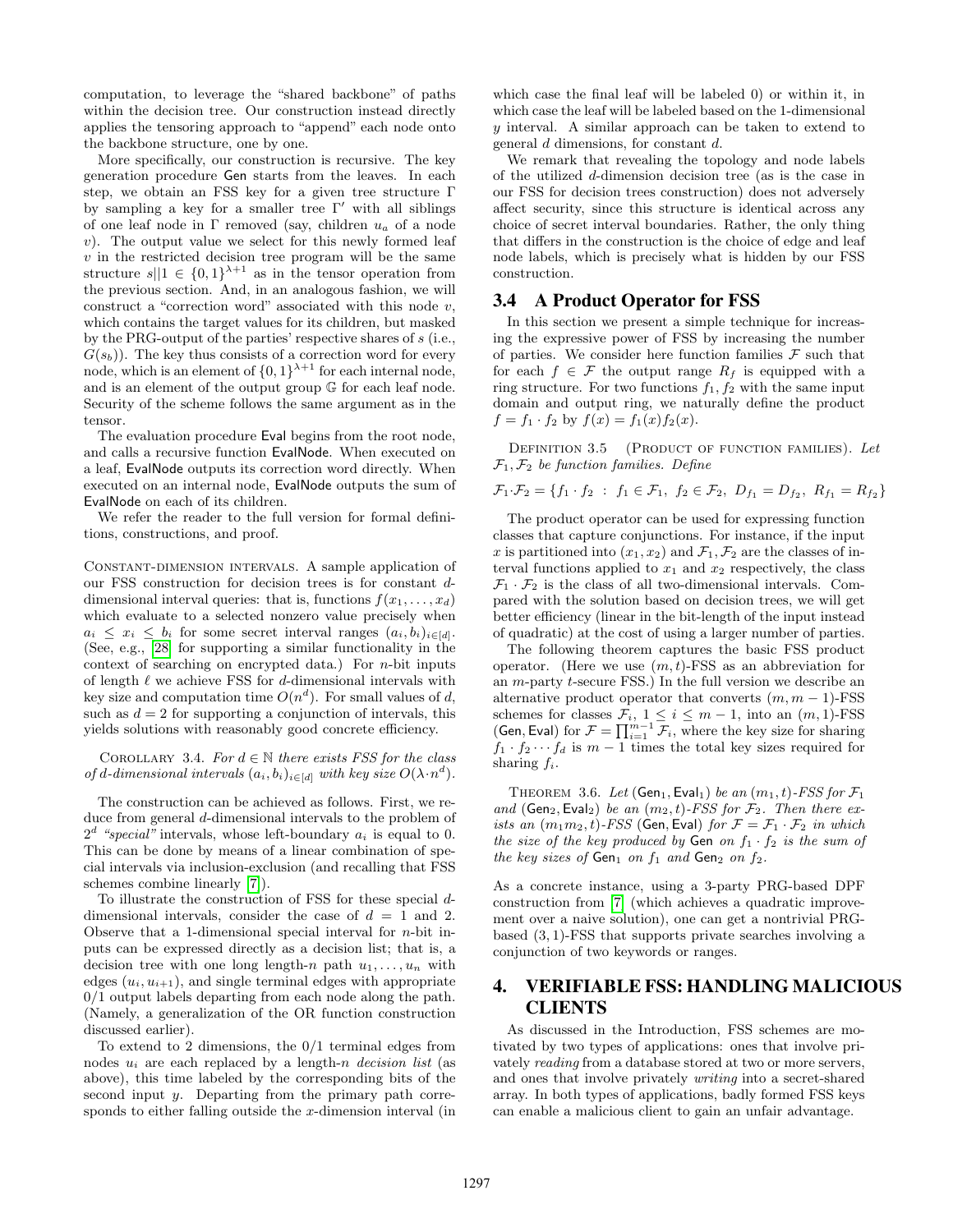Consider, for example, an application of DPF for maintaining a secret data histogram, say for the purpose of website traffic analytics. The histogram count of each bin  $x \in$ [N] is additively secret-shared between two servers over a large group  $\mathbb{G} = \mathbb{Z}_p$ . A valid "increment  $\alpha$ " query for a (hidden) bin  $\alpha$  should correspond to secret shares of the point function  $f_{\alpha,1}$  that evaluates to 1 at  $\alpha$  and 0 at all other points. However, since each server sees only one share of the function (to hide the identity of  $\alpha$ ), neither server on its own has a way of verifying that the given shares really do encode such a "proper" point function. A malicious client may just as easily encode a function that increments item  $\alpha$  by 100, effectively casting a "heavy" vote. Even worse, it may encode a "garbage" function  $f^*$  that increments every bin by some random amount—effectively erasing all the prior existing counts. We seek efficient procedures for the servers to verify the validity of the function shared by the client before it is being processed, by using a small amount of server-to-server communication.

#### 4.1 Modeling Verifiable FSS

We consider an FSS scheme where  $m$  the keys are generated by a potentially malicious client, but are processed by semi-honest servers, to which we refer from here on as parties. That is, the parties honestly follow the prescribed protocol, but try to infer as much information as possible about an honest client's secret function f from their view. We allow the parties to communicate over secure point-topoint channels, but try to minimize the communication to the extent possible. (Some form of communication between the parties is clearly necessary for verifying the consistency of the keys.) Finally, we make the simplifying assumption that parties can generate a common source of randomness which is unpredictable to the clients, and do not count this randomness towards the communication. In practice, this common source of randomness can be realized by having one of the parties pick a random PRF key and communicating it to all other parties. The same PRF key can be used to verify many FSS instances, as long as it is independent of the FSS keys.

We are interested in verification protocols that minimize communication between parties, do not involve the client beyond the initial key distribution, and do not involve any additional parties. This should be contrasted with a verification protocol from [\[11\]](#page-10-7) that involves an additional party and requires communication linear in the domain size.

Similarly to the verification protocol from [\[11\]](#page-10-7), we would like our protocols to only make a *black-box* use of the underlying FSS scheme (which in our case translates into a black-box use of a PRG). The latter requirement is meant to rule out protocols that involve a generic use of secure computation for verifying that the keys form a valid output of Gen. To the end of realizing such a black-box verification, we are willing to slightly relax the goal by settling for the validity of the keys with respect to a given set of inputs. That is, the verification protocol is given a subset  $D'$  of the input domain  $D$  as an additional input. The set  $D'$  represents the set of inputs on which the function  $f$  will actually be evaluated, and hence may not be known to the client. The distinction between  $D$  and  $D'$  is motivated by applications such as secure keyword search or range queries, where  $D'$ is typically a tiny subset of  $D$ . However, in other applications of FSS, including PIR and distributed histograms, it

is typically the case that  $D' = D$ .

We allow the running time of the verification protocol, but not its communication complexity, to grow with the size of  $D'$ . In fact, all verification protocols we present invoke Eval on every  $x \in D'$ . This is typically not an efficiency bottleneck, since these evaluations are anyway necessary for the application. We expect our solutions to beat the concrete efficiency of applying practical general-purpose MPC protocols to the function defined by Gen except, perhaps, when  $D'$  is very large.

The verification protocol should have the following soundness property: If the verification protocol is successful, then the parties are essentially convinced that the function  $f^*$ effectively shared by the client is consistent with *some*  $f \in$  $\mathcal F$  on the domain  $D'$ . Of course, the verification protocol should not reveal to the parties any information about the function  $f^*$  beyond its validity.

We formalize the above requirements below. For simplicity we do not explicitly treat general leakage, since we will present verification protocols for FSS with standard leakage, namely where only the input domain  $D_f$  and output domain  $R_f$  are leaked. However, the definitions extend in a straightforward way to the general case.

DEFINITION 4.1 (VERIFIABLE FSS). Let  $F$  be a class of functions. An  $(m, t)$ -verifiable FSS (VFSS) for  $\mathcal F$  is a triplet of algorithms (Gen, Eval, Ver) such that (Gen, Eval) are an FSS for  $F$  as in Definition [2.2,](#page-2-3) and there exists a negligible function negl for which the following additional requirements hold.

- Syntax of Ver: Ver is an m-party interactive protocol. In the beginning of the protocol, each party i has a local input  $k_i$  (presumably an output of Gen). In addition, all parties share the following common inputs: a security parameter  $1^{\lambda}$ , an input domain D for (an unknown)  $f \in \mathcal{F}$ , output domain R for f, and a subset  $D' \subseteq D$  of relevant evaluation points. (An empty D' is interpreted as  $D' = D$ .) We also assume that the parties have access to a common source of randomness picked independently of the inputs, and do not count this randomness towards the communication complexity. In the end of the protocol, each party outputs "Accept" or "Reject."
- Completeness: If  $(k_1, \ldots, k_m)$  are valid outputs of  $Gen(1^{\lambda}, f)$  for some  $f \in \mathcal{F}$  with input domain D and output domain R, then for all  $D' \subseteq D$ , in the execution of Ver on local inputs  $(k_1, \ldots, k_m)$  and common inputs  $D, D', R$ , all parties output "Accept" with probability 1.
- Soundness: Consider the following security experiment defined by a PPT adversary A running on input  $1^{\lambda}$ :
	- 1:  $A(1^{\lambda})$  outputs a description of FSS input domain  $D, FSS$  output domain  $R, FSS$  keys  $(k_1^*, \ldots, k_m^*)$ , and a set  $D' \subseteq D$  (represented by an explicit list of elements).
	- 2: The protocol Ver is executed on local inputs  $(k_1^*, \ldots, k_m^*)$ and common inputs  $1^{\lambda}, D, R, D'$ .
	- 3: A wins if at least one party outputs "Accept" and moreover there is no function  $f \in \mathcal{F}$  with input domain  $D^*$  and output domain  $R^*$  for which  $f_1^*(x)$  +  $\dots + f_m^*(x) = f(x)$  for all  $x \in D'$  (where  $f_i^*(x) :=$  $\mathsf{Eval}(i, k_i^*, x)).$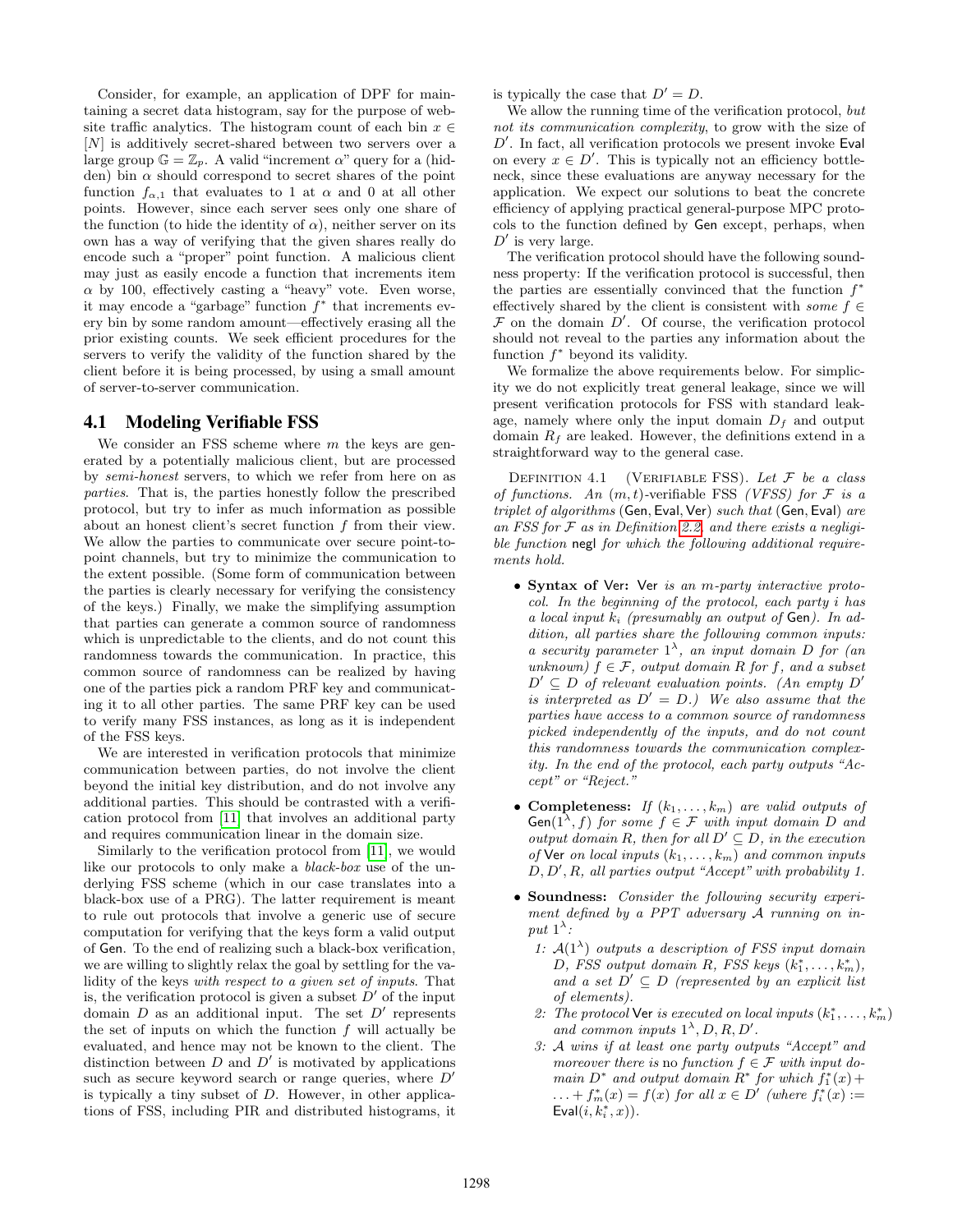The soundness requirement is that every PPT A can only win the above game with negligible probability in  $\lambda$ .

• Secrecy: Following the (honest) execution of Ver on keys  $(k_1, \ldots, k_m)$  generated by  $Gen(1^{\lambda}, f)$  (with an arbitrary  $D' \subseteq D_f$ , the joint view of any t parties should not reveal anything about  $f$  except  $D_f$  and  $R_f$ . This is formalized as in the secrecy requirement of Definition [2.2,](#page-2-3) except that the output of Real includes the entire view of parties in S. When t is unspecified, it is understood to be  $m-1$ .

SELECTIVE FAILURE ATTACKS. While allowing  $D'$  to be a strict subset of  $D$  is useful, it may also give rise to security vulnerabilities. First, the above soundness requirement does not rule out a correlation between the set  $D'$  of relevant evaluation points and the event of rejecting.<sup>[1](#page-7-0)</sup> While selective failure attacks can often be problematic, we would like to argue that they are not a major concern in the context of natural applications of verifiable FSS. First, as discussed earlier, verifiable FSS is most strongly motivated by "writing" scenarios, where we typically have  $D' = D$  and the client learns nothing from the event of rejection. Even if we use  $D' \subset D$ , in such scenarios the client does not need to be directly informed that an error has been detected, and his vote can be silently discarded. In any case, the price of being caught cheating typically outweighs the advantage of learning one bit of information about  $D'$ .

A second type of attack that may apply to the case where  $D' \subset D$  is when an invalid function shared by a malicious client coincides with a valid function when restricted to  $D'$ . For instance, in a verifiable DPF protocol, a malicious client can share a function that has a nonzero output on many points (say, simultaneously voting for many candidates) in the hope that the function will have only one nonzero output on the (unknown) subset  $D'$ . Both types of attacks are irrelevant to the case  $D' = D$ , and they can be mitigated by incurring a penalty for being caught cheating.

#### 4.2 Template for Verifiable FSS Protocols

We assume that the output domain  $\mathbb G$  is of the form  $\mathbb Z_p^{\ell}$ , for a prime  $p$  and positive integer  $\ell$ , and view it as the additive group of the (large) finite field  $\mathbb{F}_{p^{\ell}}$ . Our verification protocols typically achieve soundness error of  $O(1/|\mathbb{F}|)$  by communicating just a constant number of field elements. To verify FSS over a small group, such as  $\mathbb{G} = \mathbb{Z}_2$ , one can view G as a subgroup of the additive group of a sufficiently large field, say  $\mathbb{F} = \mathbb{F}_{2^{\lambda}}$ , and apply a verification scheme for an FSS over F. (This does not require any changes to Gen or Eval, only to make Ver view each output of Eval as an element of F.)

The high level idea of our verifiable protocols is the following. Let  $N = |D'|$ . Consider the function family  $\mathcal{F}'$  defined by restricting  $\mathcal F$  to the evaluation points in  $D'$ . By locally applying Eval on the inputs in  $D'$ , the parties obtain an additive secret sharing of a (long) vector  $\mathbf{y} \in \mathbb{F}^N$  consisting of the values  $(f^*(x))_{x \in D'}$ . The parties need to verify that **y** 

is valid, namely it is consistent with  $\mathcal{F}'$ , using only a small amount of communication and without revealing information about y. For instance, in the case of point functions the vector y should satisfy the requirement that it has at most one nonzero entry.

The verification that y is well-formed is achieved via the following combination of randomized linear sketching and special-purpose MPC. The parties use their common source of randomness to pick a linear function  $L : \mathbb{F}^N \to \mathbb{F}^d$ , where  $d$  is a small constant. The function  $L$  (also referred to as a "linear sketch") is picked from a carefully chosen distribution  $\mathcal L$  that has the following properties:

- 1. Given  $\mathbf{z} = L(\mathbf{v})$ , one can decide (with negligible error probability over the choice of  $L$ ) whether  $y$  is valid, namely it is consistent with  $\mathcal{F}$ ;
- 2. This decision procedure is "MPC friendly" in the sense that there is a very efficient MPC protocol  $\Pi_{\text{MPC}}$  for verifying that a secret-shared vector  $\mathbf{z} \in \mathbb{F}^d$  is of the right form.

Given a distribution  $\mathcal L$  and an MPC protocol  $\Pi_{\text{MPC}}$  as above, the protocol Ver proceeds as follows. Party  $i$ , holding a (long) additive share  $y^i$  of y, locally compresses  $y^i$  into  $z^i =$  $L(\mathbf{y}^i)$ . Then the parties run  $\Pi_{\text{MPC}}$  for deciding whether to accept **y** as being consistent with  $\mathcal{F}'$ .

To further improve the efficiency of  $\Pi_{\text{MPC}}$ , we let the FSS client distribute between the parties correlated randomness that is consumed by  $\Pi_{\text{MPC}}$ . This correlated randomness can be incorporated into the keys produced by Gen and does not require additional interaction with the client. However, it is critical that the soundness of the verification hold even if this correlated randomness is distributed by a malicious client. Our solutions for this type of "client-assisted MPC" problems can be useful beyond the context of verifiable FSS.

To fully instantiate the above template, we need to specify the distribution  $\mathcal L$  from which  $L$  is picked, the verification predicate V applied to z, and the MPC protocol  $\Pi_{\text{MPC}}$  for (client-assisted) computation of  $V$  on the shares of **z**. See Figure [2](#page-8-0) for a formal description of a verification protocol following this template. In Section [4.3](#page-7-1) we will instantiate the sketching distribution  $\mathcal L$  and in Section [4.4](#page-8-1) we will instantiate the MPC protocol Π<sub>MPC</sub>.

## <span id="page-7-1"></span>4.3 Instantiating the Sketching Scheme  $(L, V)$

In this section we propose several efficient instantiations of the sketching scheme  $(\mathcal{L}, \mathcal{V})$  that apply to useful classes  $\mathcal F$ and support very efficient MPC protocols for  $\mathcal V$ . All instantiations rely on the standard Schwartz-Zippel (SZ) lemma, bounding the number of zeros of a low-degree polynomial. Due to space constraints we defer proofs to the full version.

DPF  $f_{\alpha,\beta}$  with  $\beta \in \{0,1\}$  and F of characteristic > 2. This is the most useful case for applications that involve voting or counting, where each client can increment a single counter by 1 or "abstain" by using  $\beta = 0$ . Here we use  $\mathcal{L}_{sq}$ that picks random field elements  $r_1, \ldots, r_N$  and outputs the matrix  $L \in \mathbb{F}^{2 \times N}$  defined by  $L_{1,j} = r_j$  and  $L_{2,j} = r_j^2$ . That is, each column of L contains a random field element and the square of this element. (In an actual implementation, L can be generated using a short PRF key picked by one of the parties and sent to all others.) The verification predicate Vsq, which will be realized by  $\Pi_{\text{MPC}}$ , checks that the sketch  $z = (z_1, z_2)$  satisfies the condition  $\mathcal{V}_{sq}(z_1, z_2) = z_1^2 - z_2 = 0.$ 

<span id="page-7-0"></span><sup>&</sup>lt;sup>1</sup>In fact, such correlations are inherent to any solution that only makes a black-box access of Eval, which includes all of the efficient solutions we present next. Indeed, there is no way to efficiently distinguish between, say, a random point function on  $\lambda$ -bit inputs and a function that has a nonzero value on two random inputs.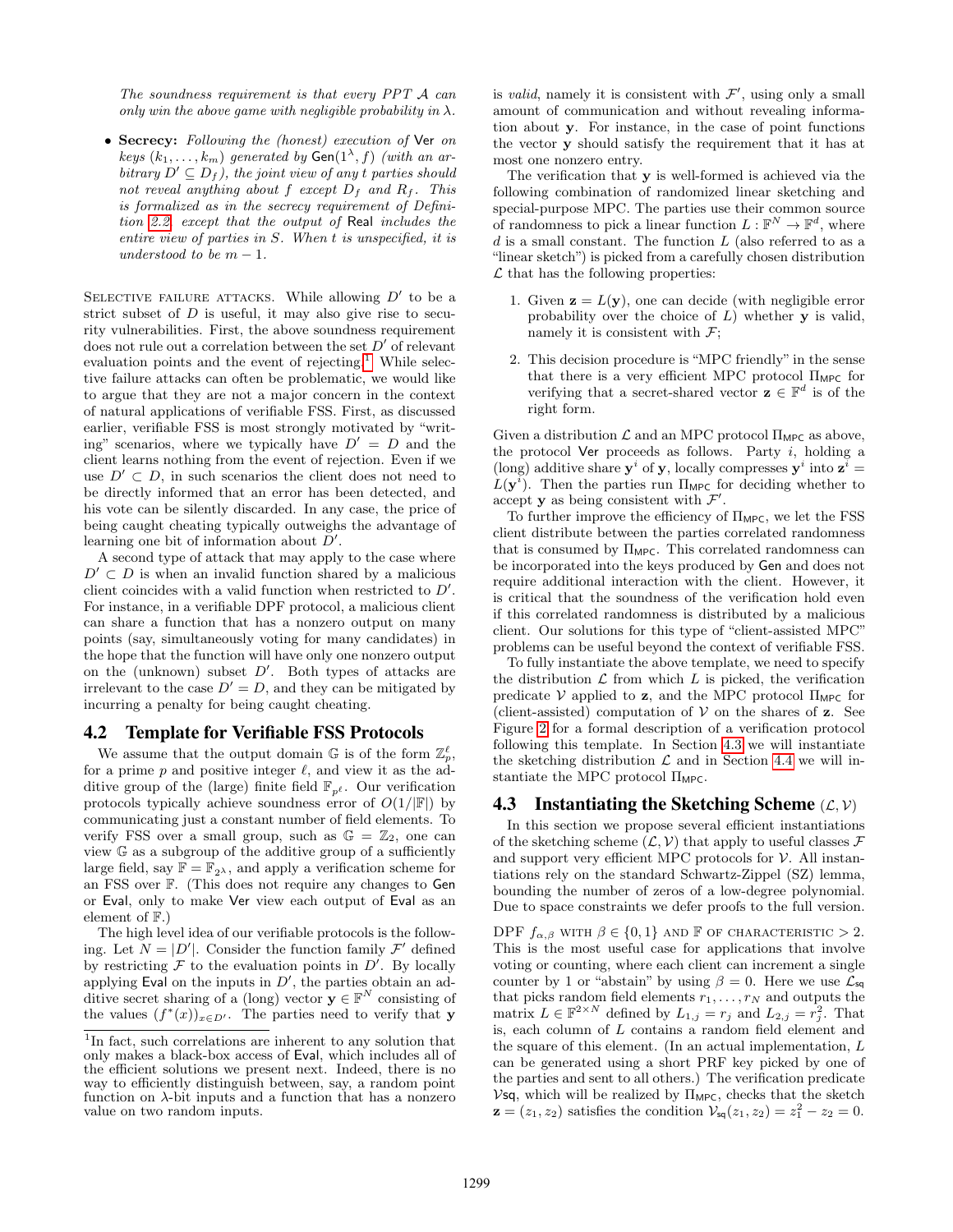<span id="page-8-0"></span>FSS Verification Template  $Ver(i, k_i^*)$ Common inputs:

- Security parameter  $1^{\lambda}$ ;
- Input length  $1^n$ , of FSS input domain  $D = \{0, 1\}^n$ ;
- FSS output group  $\mathbb{G} \subseteq \mathbb{F}$ , where  $\mathbb{F}$  is a finite field and  $|\mathbb{F}| \geq 2^{\lambda};$  // Here  $\lambda$  can be taken to be a *statistical* security parameter.
- Subset  $D' \subseteq D$  of size N. An empty  $D'$  is interpreted as  $D' = D$ ; // Running time is linear in N.

Given algorithms:

- FSS evaluation algorithm Eval;
- Matrix sampler  $\mathcal{L}(\mathbb{F}, N)$ , outputting a matrix  $L \in$  $\mathbb{F}^{d\times N}$  (for some constant  $d\geq 1$ );
- Verification predicate  $\mathcal{V}: \mathbb{F}^d \to \mathbb{F}^{d'}$ ;
- Client-assisted MPC protocol  $\Pi_{\text{MPC}}$  for  $\mathcal{V}$ .
- 1: **Picking matrix:** Let  $L \leftarrow \mathcal{L}(\mathbb{F}, N)$  using common randomness;

 $//$  Same  $L$  is used by all parties;  $L$  can be reused as long as it is independent of all  $k_i^*$ .

- 2: Applying Eval:  $\mathbf{y}^i \leftarrow (\textsf{Eval}(i,k^*_i,x))_{x \in D'};$   $//\mathbf{y}^i \in \mathbb{F}^N$
- 3: Local compression: Let  $\mathbf{z}^i \leftarrow L \cdot \mathbf{y}^i$ ;  $//\mathbf{z}^i \in \mathbb{F}^d$
- 4: Interactive verification: Run  $\Pi_{\text{MPC}}$  on input  $\mathbf{z}^i$  using correlated randomness in  $k_i^*$  to evaluate  $\mathcal{V}(\mathbf{z})$  and accept if and only if the output of  $\Pi_{\text{MPC}}$  is the all-0 vector.

Figure 2: Template for FSS verification protocol for a given (Gen, Eval).

CLAIM 4.2. Let  $\mathbb F$  be a finite field of characteristic  $p > 2$ . If  $y \in \mathbb{F}^N$  is neither a unit vector nor the all-0 vector, then

$$
\Pr\left[L \leftarrow \mathcal{L}_{\text{sq}}(\mathbb{F}, N); (z_1, z_2) \leftarrow L \cdot \mathbf{y} : z_2 = z_1^2\right] \leq 2/|\mathbb{F}|.
$$

DPF  $f_{\alpha,\beta}$  with  $\beta \in \{0,1\}$  and general F. We can eliminate the restriction on  $\mathbb F$  by using a sketch of  $d=3$  field elements:  $\mathcal{L}_{\text{prod}}$  picks  $L \in \mathbb{F}^{3 \times N}$  as a random matrix whose third row is the product of the first two. That is,  $L_{1,j} = r_j$ ,  $L_{2,j} = s_j$ , and  $L_{3j} = r_j s_j$  where the  $r_j$  and  $s_j$  are random and independent field elements. The verification predicate is  $V_{\text{prod}}(z_1, z_2, z_3) = z_1z_2 - z_3.$ 

CLAIM 4.3. Let  $\mathbb F$  be any finite field. Suppose  $\mathbf{y} \in \mathbb F^N$  is neither a unit vector nor the all-0 vector. Then  $\Pr\left[L \leftarrow \mathcal{L}_{\text{prod}}(\mathbb{F}, N); (z_1, z_2, z_3) \leftarrow L \cdot \mathbf{y} : z_3 = z_1 z_2 \right] \leq 2/|\mathbb{F}|.$ 

DPF  $f_{\alpha,\beta}$  with  $\beta \in \{1,-1\}$  and general F. Our next sketching procedure applies to general fields and, like the first procedure, only requires a sketch of  $d = 2$  field elements. An additional difference is that the set of possible  $\beta$  values is  $\{1, -1\}$  instead of  $\{0, 1\}$ . In the case of fields of characteristic 2, this is equivalent to requiring that  $\beta = 1$ . Over other fields, one can either view the extra possibility as a feature, e.g., for votes that involve "liking" or "disliking" a candidate, or enforce the requirement that  $\beta = 1$  as described below. Here we use  $\mathcal{L}_{\text{inv}}$  that picks random nonzero field elements  $r_1, \ldots, r_N$  and define  $\overline{L} \in \mathbb{F}^{2 \times N}$  by  $L_{1,j} = r_j$ 

and  $L_{2,j} = r_j^{-1}$ . That is, each column of L contains a random field element and its inverse. The verification predicate is  $\mathcal{V}_{inv}(z_1, z_2) = z_1 z_2 - 1 = 0$ . While generating L using  $\mathcal{L}_{inv}$ is computationally more expensive than  $\mathcal{L}_{sq}$ , its cost can be amortized since the same L can be used to verify many DPF keys.

CLAIM 4.4. Let  $\mathbb F$  be any finite field. If  $\mathbf{y} \in \mathbb F^N$  is neither a unit vector nor the negation of a unit vector, then

$$
\Pr\left[L \leftarrow \mathcal{L}_{\text{inv}}(\mathbb{F}, N); (z_1, z_2) \leftarrow L \cdot \mathbf{y} : z_1 z_2 = 1\right] \leq N/(|\mathbb{F}|-1).
$$

DPF  $f_{\alpha,\beta}$  with  $\beta = 1$ . The above sketching schemes allow  $\beta$ to take two possible values. If we want to ensure that  $\beta = 1$ , it suffices to additionally check that the sum of all entries in y is equal to 1. Using our linear sketching framework, this can be done in both cases by adding to  $L$  an additional all-1 row and extending the verification predicate  $\mathcal V$ . For instance, for  $d = 2$ , we extend  $V(z_1, z_2)$  into  $V'(z_1, z_2, z_3) =$  $(\mathcal{V}(z_1, z_2), z_3 - 1).$ 

Note that the above two sketching schemes are only useful when  $D' = D$ . When D' is a strict subset of D, the resulting verifiable FSS would fail to be *complete* in the case  $\alpha \notin \mathcal{D}'$ , because in this case y is the all-0 vector which is rejected by the above sketching schemes.

DPF  $f_{\alpha,\beta}$  with UNRESTRICTED  $\beta \in \mathbb{F}$ . The above sketching schemes natively support useful restrictions of  $\beta$ , namely either  $\beta \in \{0,1\}, \beta \in \{1,-1\}, \text{ or } \beta = 1.$  However, in some applications, such as "writing" applications in which a client is free to overwrite the entire contents of a single entry of an array, it is useful to support a DPF  $f_{\alpha,\beta}$  where  $\beta$  can be an arbitrary field element. To this end, we augment the general template in Figure [2](#page-8-0) by allowing the verification predicate  $V$  to be non-deterministic. That is,  $V$  may depend an additional input  $w \in \mathbb{F}$  that is secret-shared by the client as part of Gen. Given an honestly generated  $w$ , the verification succeeds, and even a maliciously generated  $w$  cannot increase the probability of accepting an invalid y.

To verify an arbitrary point function  $f_{\alpha,\beta}$ , we augment the previous verification predicates as follows:

- $\mathcal{V}'_{\text{sq}}(z_1, z_2, w) = z_1^2 z_2w$ , where an honest client uses  $w = \beta$ .
- $\mathcal{V}'_{\text{prod}}(z_1, z_2, z_3, w) = z_1 z_2 z_3 w$ , where an honest client uses  $w = \beta$ .
- $\mathcal{V}'_{\text{inv}}(z_1, z_2, w) = z_1 z_2 w$ , where an honest client uses  $w = \beta^2$ .

Completeness is easy to verify. To argue soundness, one can modify the previous case analysis to show that for any y with at least two nozero entries and for any fixed  $w \in \mathbb{F}$ , the polynomial  $\mathcal V'$  still contains a monomial with a nonzero coefficient.

FSS for intervals. In the full version, we present an extension of the above techniques to the class of interval functions  $f_{[a,b]}$  that evaluate to 1 on all  $x \in [a,b]$  (where x is interpreted as an integer in  $[0, 2<sup>n</sup> - 1]$  and evaluates to 0 on all other inputs.

### <span id="page-8-1"></span>4.4 Instantiating the MPC Protocol  $\Pi_{\text{MPC}}$

The previous sketching schemes reduce the verification that a long vector y is "well formed" (i.e., belongs to some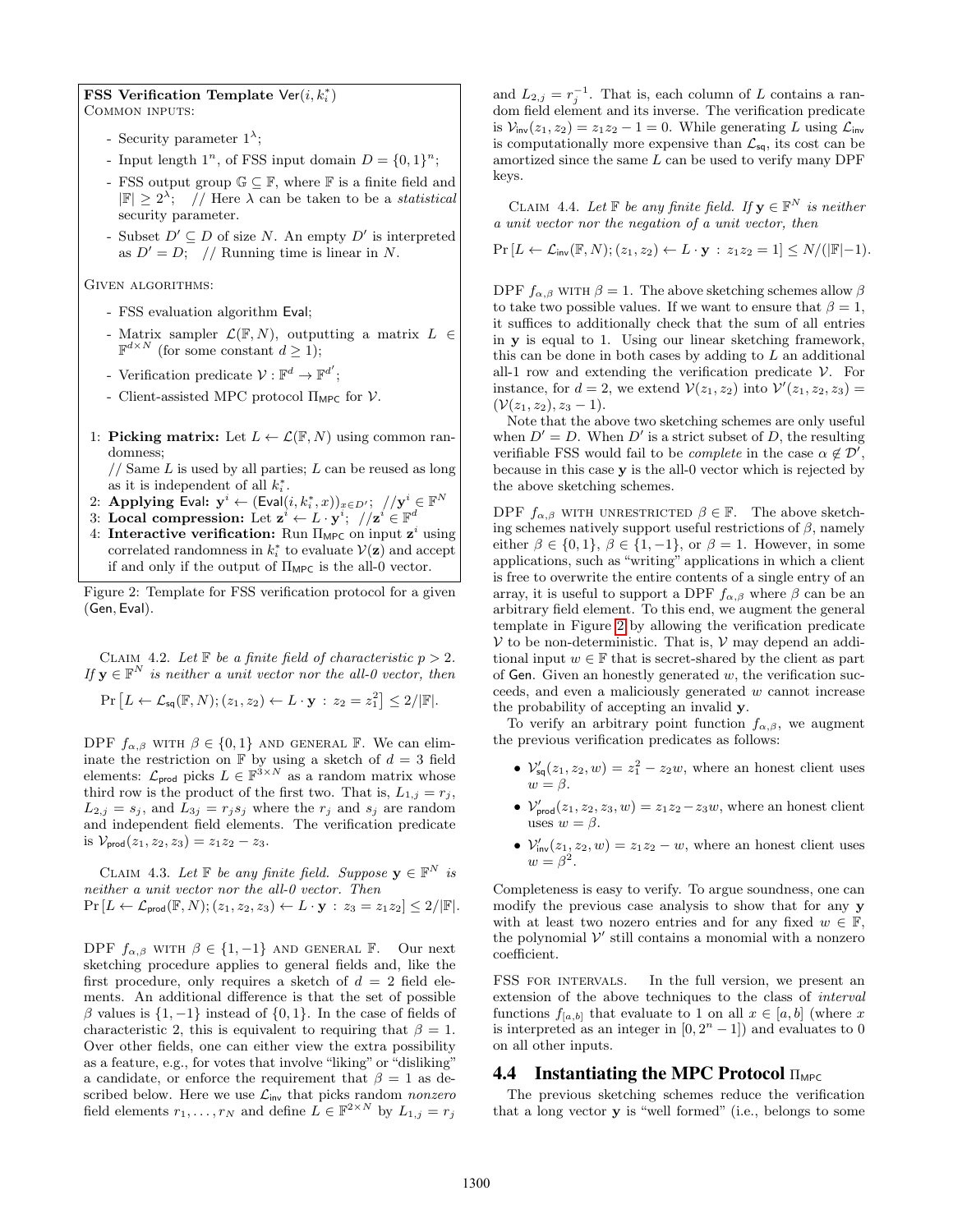set  $B \subseteq \mathbb{F}^N$  defined by  $\mathcal F$  and  $D'$ ), to computing a simple, low-degree predicate  $V$  on a short vector **z** given an additive sharing  $\mathbf{z}^1, \dots, \mathbf{z}^m$  of  $\mathbf{z}$ .

Given the simple nature of the predicates  $V$  we use, the parties could compute  $V$  on their own. For instance, if there is an honest majority of parties  $(t < m/2)$  they could use a "BGW-style" protocol [\[4\]](#page-10-8), or if there is no honest majority they could use a "GMW-style" protocol [\[19\]](#page-10-9) or an arithmetic variant of this protocol [\[17,](#page-10-10) [23\]](#page-11-4). However, in the latter case, and in particular in the 2-party case, such protocols make use of public-key cryptography and involve a considerable computation and communication overhead. While this overhead can be amortized to some extent over multiple instances (e.g., using OT extension techniques [\[2,](#page-10-11) [21\]](#page-10-12)), we can obtain better asymptotic and concrete efficiency by using the help of correlated randomness provided by the client as part of its key generation.

We present two different MPC techniques that apply to different scenarios. The first applies to the basic scenario of verifying predicates  $V$  for the simple sketching schemes described above. It relies on Beaver's circuit randomization technique [\[1\]](#page-10-13) and its soundness exploits the fact that if y is invalid, then the output of  $V$  is not only nonzero with high probability but it also has a lot of *entropy* that cannot be eliminated even if the client provides badly formed correlated randomness. The second technique is based on so-called *linear PCPs* and applies to a more specialized verification scenario in which such entropy is not present.

USING SHARED PRODUCTS. Originating from Beaver's circuit randomization technique [\[1\]](#page-10-13), a common technique for speeding up MPC protocols is by employing correlated randomness provided by a trusted dealer (or securely implemented using input-independent preprocessing). In the case of semi-honest parties, Beaver's technique is very efficient: it requires the dealer to send 3 field elements to each party for each multiplication gate, and requires each party to communicate to all other parties just a single field element for every input or multiplication gate.

Naturally, when the dealer is malicious, the security guarantees of the protocol break down. (The goal of protecting such protocols against a malicious dealer is orthogonal to the goal of protecting them against malicious parties; see, e.g., [\[5,](#page-10-14) [12\]](#page-10-15) for efficient solutions to the latter.) In [\[16\]](#page-10-16) it was observed that in natural protocols of this type, the effect of a malicious dealer corresponds precisely to an additive attack on the circuit computed by the protocol, namely an attack that can "blindly" add a field element to every internal wire in the arithmetic circuit computed by the protocol. To protect against this type of attacks, the solution proposed in [\[16\]](#page-10-16) is to protect the computation against additive attack by using a special type of fault-tolerant circuit called "AMD circuit." While this approach can be used protect against a malicious dealer with a constant overhead, this constant is quite large and the resulting protocols are fairly complex.

Our main observation is that for the purposes of securely verifying  $V$ , the additive attacks induced by badly formed correlated randomness are harmless, because the soundness of the sketching scheme holds even in the presence of such attacks. As noted above, the high level reason for this is that the attack cannot reduce the entropy of  $\mathcal{V}(z)$  for a sketch z computed from a badly formed y.

More concretely, the predicates  $V$  defined above only require either one or two multiplications, where each multiplication of additively shared secrets  $a$  and  $b$  is implemented using Beaver's technique as follows:

- INPUTS: Additive shares  $[a] = ([a]_1, \ldots, [a]_m)$  and  $[b] =$  $([b]_1, \ldots, [b]_m)$  of secrets  $a, b \in \mathbb{F}$ .
- OUTPUTS: Additive shares  $[c] = ([c]_1, \ldots, [c]_m)$  of  $c =$ ab.
- Correlated randomness: Random additive shares [a'], [b'] of random and independent secrets  $a', b' \in \mathbb{F}$ , and random additive shares  $[c']$  of  $c' = a'b'$ . // This correlated randomness is included in the keys output by Gen.
- COMMUNICATION: Party *i* locally computes  $[\Delta a]_i$  =  $[a]_i - [a']_i$  and  $[\Delta b]_i = [b]_i - [b']_i$  and sends  $[\Delta a]_i$  and  $[\Delta b]_i$  to all other parties.
- COMPUTING OUTPUT: Party i computes  $\Delta a = \sum_{j=1}^{m} [\Delta a]_j$ and  $\Delta b = \sum_{j=1}^{m} [\Delta b]_j$ , and outputs  $[c]_i = \Delta a \Delta b +$  $\Delta b[a]_i + \Delta a[b]_i + [c']_i.$

To evaluate  $V$  on the shared sketch  $[z]$ , we use the above procedure for evaluating each multiplication, where additions are implemented non-interactively, and the output is reconstructed by simply exchanging shares of the output.

We now briefly analyze the security of the FSS verification protocol obtained by combining the above client-aided MPC protocol with the sketching schemes proposed above. First, since we assume the parties to be semi-honest, the secrecy property follows from the semi-honest security of the MPC protocol (i.e., the only information learned by the parites is that  $V(\mathbf{z}) = 0$ , which is always the case for an honest client). Consider the case of correlated randomness generated by a malicious client. Since all predicates  $\mathcal V$  we consider include only a single level of multiplications, the effect of such bad randomness is limited to adding some  $\chi \in \mathbb{F}$  to each *output*. Indeed, since every possible choice of  $[a']$  and  $[b']$  is valid, an inconsistency can always be viewed as an error in the choice of  $c'$ , which is only *added* to the *output*. (If the computation involves two multiplications followed by an addition, which is needed for some of the predicates  $V$  we propose, the two errors  $\chi_1$  and  $\chi_2$  are added.)

The crucial point is that the additive error  $\chi$  introduced by bad randomness is independent of the randomness of  $\mathcal{L}$ . Hence, it suffices to observe that the soundness of the sketching schemes  $(\mathcal{L}, \mathcal{V})$  we propose holds also if the constant  $\chi$ is added to the output of  $V$ . This follows from the fact that soundness is argued via the Schwartz-Zippel Lemma applied to polynomials whose degree is greater than 1, for which adding a constant does not change the degree.

USING LINEAR PCPS FOR SPECIALLY STRUCTURED  $\beta$ . The soundness of the above MPC protocol crucially depends on the fact that the client cannot predict the inputs for the protocol in case y is invalid. In the full version, we describe a different technique for the case where the inputs are fully known to the client. Concretely, the technique is used to make the client prove that the value  $\beta$  of a point function  $f_{\alpha,\beta}$  has a special structure. A particularly useful instance is where  $\beta$  is of the form  $(\gamma, \gamma^2, \dots, \gamma^d) \in \mathbb{F}^d$  for a finite field F. A  $\beta$  vector of this form can be used to decode a set of messages that match the same search criterion in "reading" applications or are written to the same bin in "writing" applications [\[15,](#page-10-5) [11\]](#page-10-7). The idea is to make the client help the parties verify the validity of  $\beta$  by secret-sharing a suitable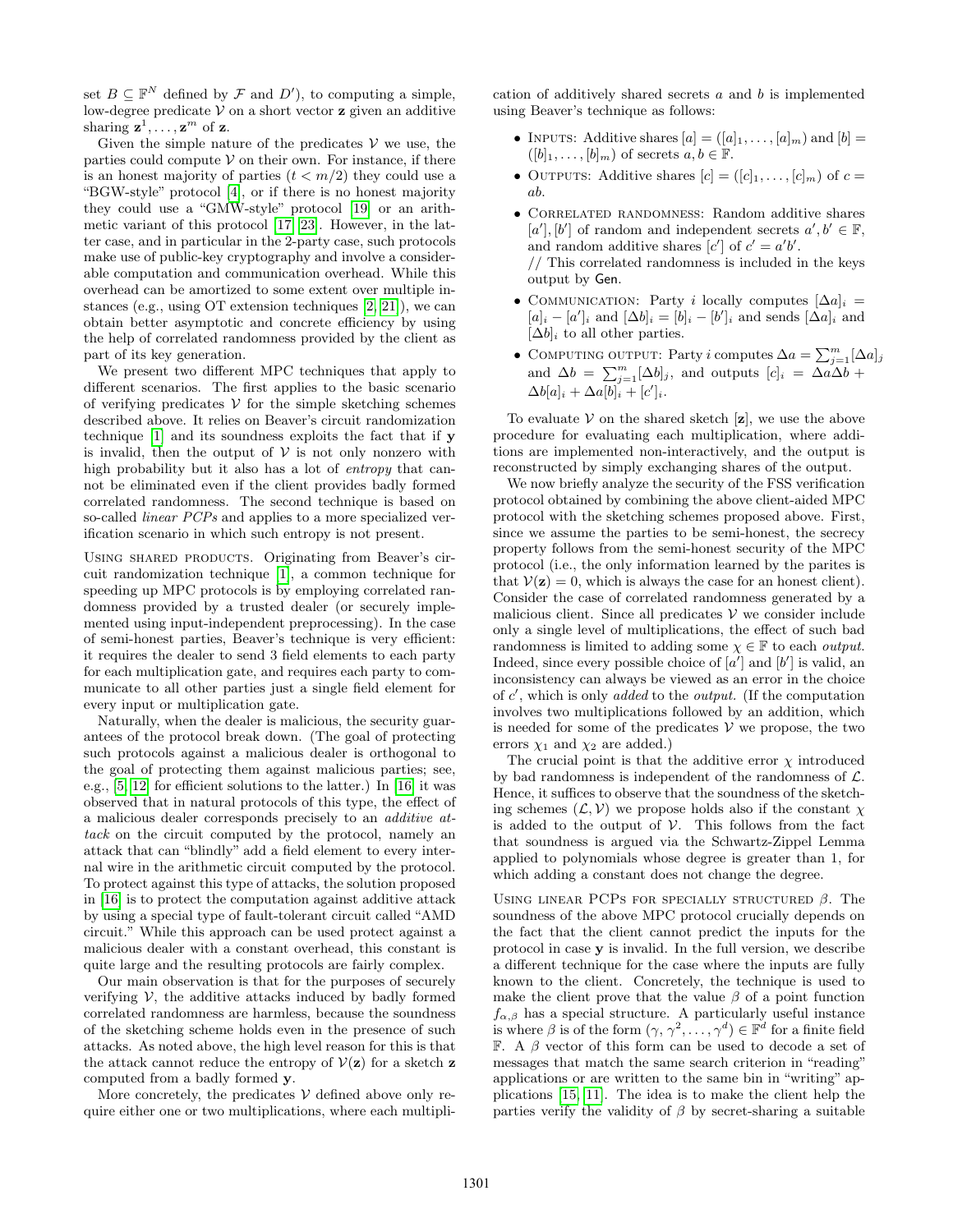proof between the parties. The proof can be viewed as a special case of the so-called Hadamard-PCP that has been previously used in the context of sublinear-communication arguments for NP [\[22,](#page-10-17) [6\]](#page-10-18), exploiting the simple algebraic structure of the statement for better efficiency.

### 4.5 Putting the Pieces Together

We conclude by summarizing the type of FSS verification enabled by combining the above sketching schemes and MPC protocols.

THEOREM 4.5 (VERIFIABLE FSS). For each function family  $\mathcal{F}_i$  specified below, the following holds. For every m-party FSS scheme  $\Pi = (Gen,Eval)$  for  $\mathcal{F}_i$ , there is an m-party verifiable FSS scheme  $\Pi' = (Gen', Eva, Ver)$  for  $\mathcal{F}_i$  such that keys generated by Gen' include keys of Gen and a constant number of additional field elements, and in Ver parties invoke Eval once on each  $x \in D'$ , perform  $O(|D'|)$  additional field operations, and communicate a constant number of field elements with each other.

The function families  $\mathcal{F}_i$  are:

- All point functions  $f_{\alpha,\beta}$ ;
- All point functions  $f_{\alpha,\beta}$  with  $\beta \in \{0,1\}$  (alternatively, with  $\beta = 1$  or  $\beta \in \{1, -1\}$  if  $D' = D$ );
- All interval functions  $f_{[a,b]}$  and their negations  $-f_{[a,b]}$ .
- All point functions  $f_{\alpha,\beta}$  for  $\beta$  of the special form  $(\gamma,$  $(\gamma^2, \dots, \gamma^d) \in \mathbb{F}^d$ ; here the keys produced by Gen include  $O(d)$  additional field elements.

Acknowledgements. Research done in part while visiting the Simons Institute for the Theory of Computing, supported by the Simons Foundation and by the DIMACS / Simons Collaboration in Cryptography through NSF grant #CNS-1523467. Supported by ERC starting grant 259426.

The first author additionally supported by ISF grant 1709/14 and ERC starting grant 307952. The second author additionally supported by ISF grant 1638/15, a grant by the BGU Cyber Center, the Israeli Ministry Of Science and Technology Cyber Program and by the European Union's Horizon 2020 ICT program (Mikelangelo project). The third author was additionally supported by DARPA Brandeis program under Contract N66001-15-C-4065, ISF grant 1709/14, BSF grant 2012378, a DARPA/ARL SAFEWARE award, NSF Frontier Award 1413955, NSF grants 1228984, 1136174, 1118096, and 1065276. This material is based upon work supported by the Defense Advanced Research Projects Agency through the ARL under Contract W911NF-15-C-0205. The views expressed are those of the author and do not reflect the official policy or position of the Department of Defense, the National Science Foundation, or the U.S. Government.

### 5. REFERENCES

- <span id="page-10-13"></span>[1] D. Beaver. Efficient multiparty protocols using circuit randomization. In CRYPTO '91, pages 420–432, 1991.
- <span id="page-10-11"></span>[2] D. Beaver. Correlated pseudorandomness and the complexity of private computations. In STOC 1996, pages 479–488, 1996.
- <span id="page-10-20"></span>[3] A. Beimel, Y. Ishai, E. Kushilevitz, and I. Orlov. Share conversion and private information retrieval. In CCC 2012, pages 258–268, 2012.
- <span id="page-10-8"></span>[4] M. Ben-Or, S. Goldwasser, and A. Wigderson. Completeness theorems for non-cryptographic fault-tolerant distributed computation (extended abstract). In STOC, pages 1–10, 1988.
- <span id="page-10-14"></span>[5] R. Bendlin, I. Damgård, C. Orlandi, and S. Zakarias. Semi-homomorphic encryption and multiparty computation. In Eurocrypt 2011, pages 169–188, 2011.
- <span id="page-10-18"></span>[6] N. Bitansky, A. Chiesa, Y. Ishai, R. Ostrovsky, and O. Paneth. Succinct non-interactive arguments via linear interactive proofs. In TCC, pages 315–333, 2013.
- <span id="page-10-0"></span>[7] E. Boyle, N. Gilboa, and Y. Ishai. Function secret sharing. In EUROCRYPT 2015, pages 337–367, 2015.
- <span id="page-10-4"></span>[8] B. Chor and N. Gilboa. Computationally private information retrieval (extended abstract). In STOC 1997, pages 304–313, 1997.
- <span id="page-10-6"></span>[9] B. Chor, N. Gilboa, and M. Naor. Private information retrieval by keywords. IACR Cryptology ePrint Archive, 1998:3, 1998.
- <span id="page-10-3"></span>[10] B. Chor, O. Goldreich, E. Kushilevitz, and M. Sudan. Private information retrieval. J. ACM, 45(6):965–981, 1998.
- <span id="page-10-7"></span>[11] H. Corrigan-Gibbs, D. Boneh, and D. Mazières. Riposte: An anonymous messaging system handling millions of users. In IEEE Symposium on Security and Privacy, pages 321–338, 2015.
- <span id="page-10-15"></span>[12] I. Damgård, V. Pastro, N. P. Smart, and S. Zakarias. Multiparty computation from somewhat homomorphic encryption. In CRYPTO 2012, pages 643–662, 2012.
- <span id="page-10-21"></span>[13] G. Di Crescenzo, T. Malkin, and R. Ostrovsky. Single database private information retrieval implies oblivious transfer. In EUROCRYPT 2000, pages 122–138, 2000.
- <span id="page-10-2"></span>[14] Y. Dodis, S. Halevi, R. D. Rothblum, and D. Wichs. Spooky encryption and its applications. In CRYPTO 2016, pages 93–122, 2016.
- <span id="page-10-5"></span>[15] M. Finiasz and K. Ramchandran. Private stream search at the same communication cost as a regular search: Role of LDPC codes. In ISIT 2012, pages 2556–2560, 2012.
- <span id="page-10-16"></span>[16] D. Genkin, Y. Ishai, M. Prabhakaran, A. Sahai, and E. Tromer. Circuits resilient to additive attacks with applications to secure computation. In STOC 2014, pages 495–504, 2014.
- <span id="page-10-10"></span>[17] N. Gilboa. Two party RSA key generation. In CRYPTO '99, pages 116–129, 1999.
- <span id="page-10-1"></span>[18] N. Gilboa and Y. Ishai. Distributed point functions and their applications. In Advances in Cryptology - EUROCRYPT, pages 640–658, 2014.
- <span id="page-10-9"></span>[19] O. Goldreich, S. Micali, and A. Wigderson. How to play any mental game or a completeness theorem for protocols with honest majority. In STOC, pages 218–229, 1987.
- <span id="page-10-19"></span>[20] T. Gupta, N. Crooks, W. Mulhern, S. Setty, L. Alvisi, and M. Walfish. Scalable and private media consumption with popcorn. In NSDI 2016, 2016.
- <span id="page-10-12"></span>[21] Y. Ishai, J. Kilian, K. Nissim, and E. Petrank. Extending oblivious transfers efficiently. In CRYPTO 2003, pages 145–161, 2003.
- <span id="page-10-17"></span>[22] Y. Ishai, E. Kushilevitz, and R. Ostrovsky. Efficient arguments without short PCPs. In 22nd CCC, pages 278–291, 2007.